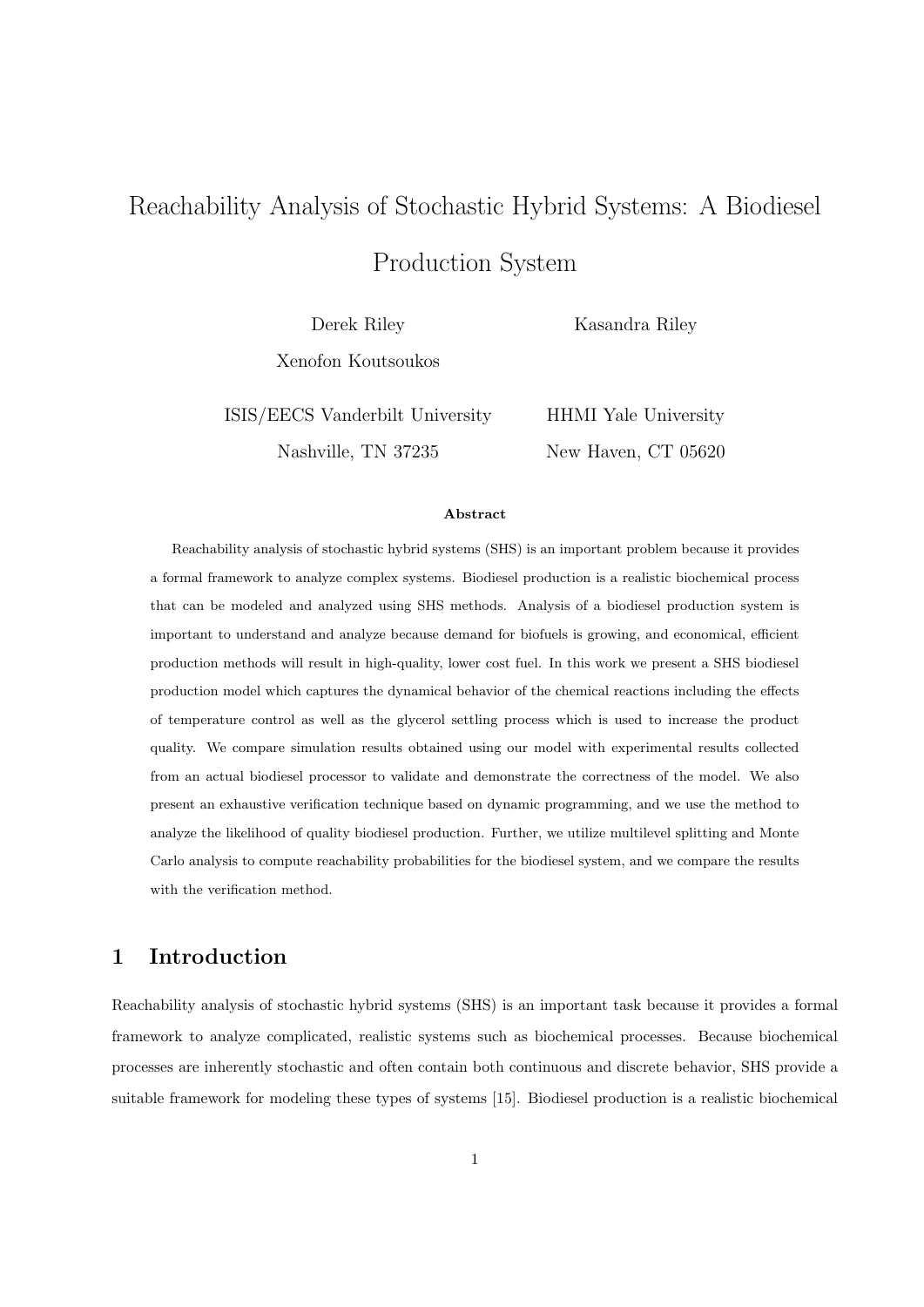process that can be modeled and analyzed using SHS methods. Analysis of a biodiesel production system is important because demand for biofuels is growing, and economical, efficient production methods will result in high-quality, lower cost fuel; however, analysis methods for SHS are non-trivial because of the complexity and intricacy of the interactions of the dynamics.

Dynamical systems have been used extensively for modeling biochemical processes. Stochastic Differential Equations (SDEs) have been used to model cell signaling pathways, molecular motion [33], and chemical reactions [22, 8]. Since only specialized cases of SDEs can be solved analytically, the vast majority of SDE models are analyzed using simulations and Monte Carlo techniques. The SDE modeling and simulation technique presented in [22] for chemical reactions is very accurate and efficient especially for systems of highly-coupled reactions. Improvements were made to the technique as computational power increased, and it has been applied to various domains such as enzyme modeling [8].

Biomolecular network modeling uses differential equations to model feedback mechanisms and discrete switches to model changes in the underlying dynamics [5]. Biological protein regulatory networks have been modeled with hybrid systems using linear differential equations to describe the changes in protein concentrations and discrete switches to activate or deactivate the continuous dynamics based on protein thresholds [21]. A multi-affine hybrid model of lactose metabolism is developed and analyzed based on reachability analysis [25]. Hybrid systems are used also to model the behavior of excitable cells and cardiac tissue [24, 45]. Hybrid systems fail to capture the probabilistic nature of chemical reactions and therefore may not properly model certain biochemical systems.

SHS extend hybrid systems by considering stochastic dynamics and providing a probabilistic framework for modeling and analysis of biochemical systems. SHS models of biochemical systems have been developed and simulated in [26, 43]. A SHS model of a genetic regulatory network was compared to a deterministic model in [28]. SHS have been used to capture the stochastic nature of chemical systems but have previously only been used for simulations [43] or analysis of systems with simplified continuous dynamics [27].

The biodiesel reactions have been previously modeled using differential equations under constant temperature conditions [16, 38]. A kinetic-based modeling technique for the biodiesel reactions is presented in [4]. Various biodiesel processor designs and processing techniques are compared in [46]. The analysis of biodiesel models holds promise to improve the quality and efficiency of the production systems.

Reachability properties for continuous and hybrid systems have been characterized as viscosity solutions of variants of HJB equations in [35, 37]. Extensions of this approach to SHS and a toolbox based on level set methods have been presented in [36]. A technique for probabilistic verification for discrete-time SHSs has been presented in [6]. The reachability problem for discrete-time SHSs is formulated as a finite-horizon optimal control problem and is solved with a dynamic programming technique in [1], and is shown for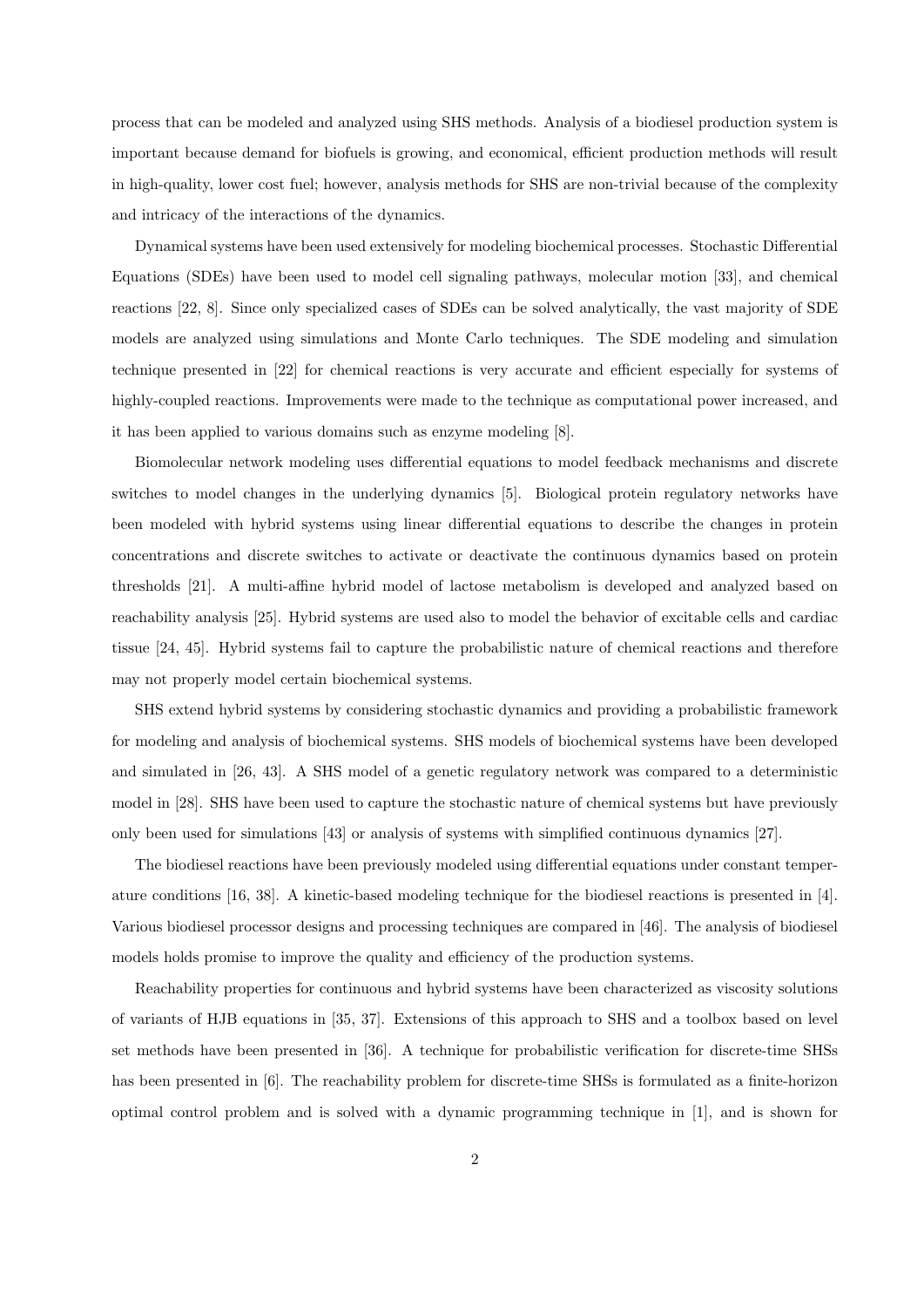both reachability and safety in [3]. An approximate dynamic programming approach for mitigating the curse of dimensionality when verifying SHS is presented in [2]. Computational methods based on theorem provers for analyzing reachability of stochastic hybrid systems based on the theory on Dirichlet forms have been presented in [13]. In our previous work, we have developed and analyzed computational methods for reachability analysis of SHS using this method with other models [30, 29, 41]. Verification algorithms are computationally intensive, and cannot be used to analyze large systems.

Reachability analysis for SHS can be performed using Monte Carlo methods [12], where multiple stochastic simulations are used to determine the reachability probability given an initial state. Reachability can be described as the expectation of the indicator function, so if the arbitrary function is an indicator function describing the reachability of a state, then the Monte Carlo analysis will determine the reachability probability of an initial state [39]. Stochastic roadmap simulation extends the Monte Carlo technique by analyzing multiple trajectories simultaneously. The analysis of these ensemble properties can significantly improve the understanding of the entire system [7]. Variance reduction methods based on importance sampling have been developed for Monte Carlo methods with rare events [31, 11], but tuning the methods for high dimensional systems is difficult and can actually reduce the performance of the estimator [23].

This work provides several novel contributions. We describe the biodiesel production model, establish realistic parameters for its simulation, and we present a SHS model for the biodiesel processor and reactions. Our model incorporates temperature fluctuations due to a thermostat-controlled heater and models the resulting effects on the chemical reactions. It also incorporates glycerol separation, a process used to increase product quality in real biodiesel production systems. We validate the correctness of the model by comparing our simulation results to experimental results collected from a real biodiesel system [38] to demonstrate the accuracy of our model and our simulation methods.

In addition, we present a dynamic programming verification method that has been shown to efficiently analyze realistic, complex SHS, and we use it to analyze reachability properties for the biodiesel production model to determine the probability of successful biodiesel production from every possible stating condition in the state space. We also present a Monte Carlo reachability analysis method and a multilevel splitting variance reduction technique, and we use these methods to compute reachability probabilities for certain intial conditions of the biodiesel system. We compare the analysis results for the biodiesel production model from the exhaustive verification and Monte Carlo reachability methods, and we present an analysis of choosing parameters for multilevel splitting using the biodiesel model.

The organization for the rest of the paper is as follows: Section 2 describes the formal SHS model and our exhaustive verification method, Section 3 describes a Monte Carlo reachability analysis technique, Section 4 describes the biodiesel model, Section 5 presents experimental results, and Section 6 concludes the work.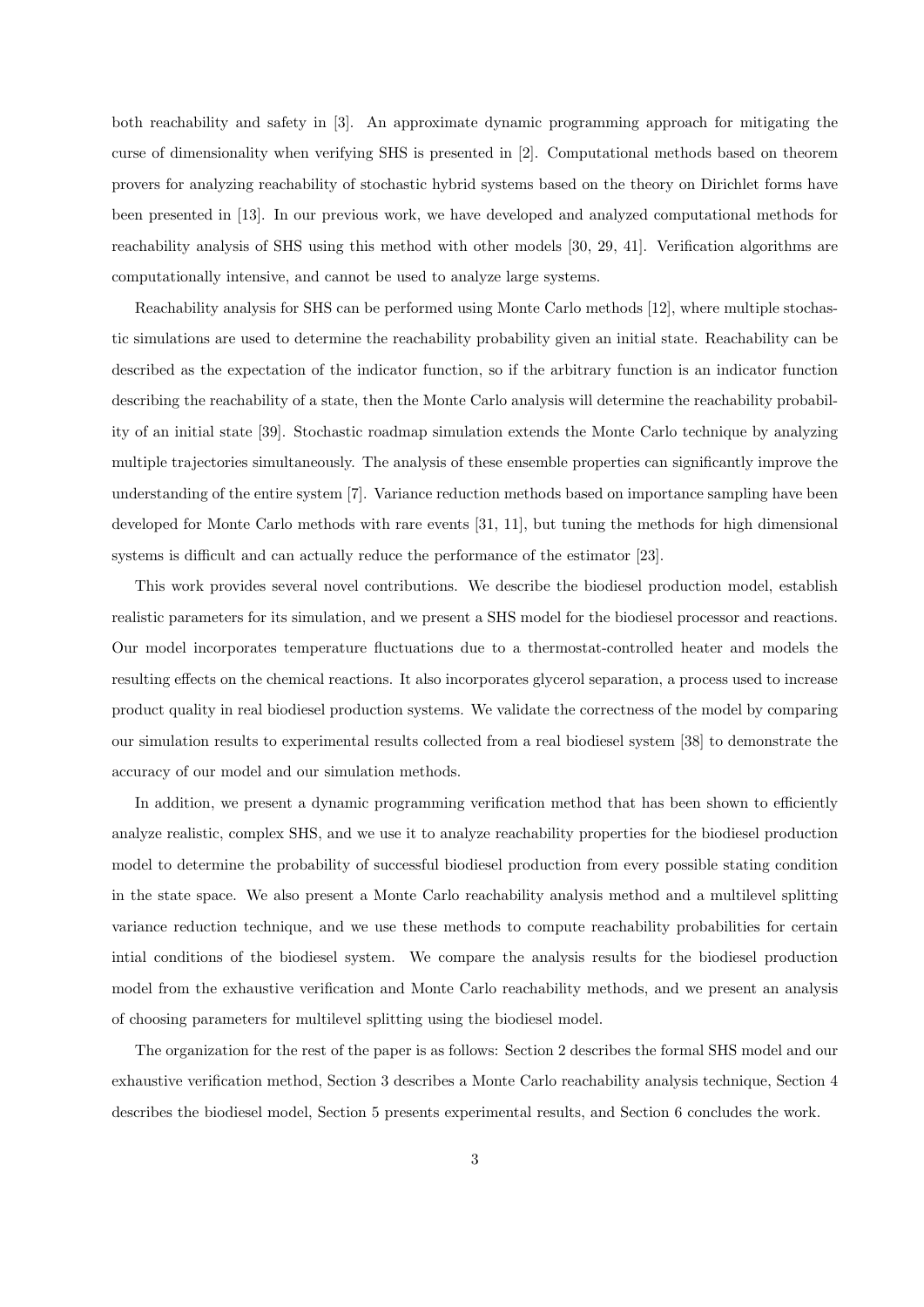## **2 Verification of SHS**

This section presents the formal SHS model used to represent biodiesel production. We adopt the model presented in [14] and we do not consider probabilistic transitions between states. We also describe how the verification method presented in [29, 30] is applied to this special class of SHS.

#### **2.1 Stochastic Hybrid Systems**

We denote Q to be a set of discrete states. For each  $q \in Q$ , we consider the Euclidean space  $\mathbb{R}^{d(q)}$  with dimension  $d(q)$  and we define an invariant as an open set  $X^q \subseteq \mathbb{R}^{d(q)}$ . The hybrid state space is denoted as  $S = \bigcup_{q \in Q} \{q\} \times X^q$ ,  $\partial S = \bigcup_{q \in Q} \{q\} \times \partial X^q$  denotes the boundary of S, and  $\mathcal{B}(S)$  the Borel  $\sigma$ -field in S.

To define the execution of the system, we denote  $(\Omega, \mathcal{F}, P)$  the underlying probability space, and consider an  $\mathbb{R}^p$ -valued Wiener process  $w(t)$  and a sequence of stopping times  $\{t_0 = 0, t_1, t_2, \ldots\}$ . Let the state at time  $t_i$  be  $s(t_i) = (q(t_i), x(t_i))$  with  $x(t_i) \in X^{q(t_i)}$ . While the continuous state stays in  $X^{q(t_i)}$ ,  $x(t)$  evolves according to the stochastic differential equation (SDE)

$$
dx = b(q, x)dt + \sigma(q, x)dw
$$
\n<sup>(1)</sup>

where the discrete state  $q(t) = q(t_i)$  remains constant. A sample path of the stochastic process is denoted by  $x_t(\omega), t > t_i, \omega \in \Omega$ .

The next stopping time  $t_{i+1}$  represents the time when the system transitions to a new discrete state. The discrete transition occurs when the continuous state *x* exits the invariant  $X^{q(t_i)}$  of the discrete state  $q(t_i)$ (guarded transition). <sup>1</sup> At time  $t_{i+1}$  the system will transition to a new discrete state and the continuous state may jump according to the transition measure  $R : \partial S \times \mathcal{B}(\overline{S}) \to [0,1]$ . The evolution of the system is then governed by the SDE (1) with  $q(t) = q(t_{i+1})$  until the next stopping time. If  $t_{i+1} = \infty$ , the system continues to evolve according to (1) with  $q(t) = q(t_i)$ .

The following assumptions are imposed on the model. The functions  $b(q, x)$  and  $\sigma(q, x)$  are bounded and Lipschitz continuous in  $x$  for every  $q$ , and thus the SDE (1) has a unique solution for every  $q$ . For the transition measure, it is assumed that  $R(\cdot, A)$  is measurable for all  $A \in \mathcal{B}(S)$  and  $R(s, \cdot)$  is a probability measure for all  $s \in \partial S$ , and  $R((q, x), dz)$  is a stochastic continuous kernel. Let  $N_t = \sum_i I_{t \ge t_i}$  denote the number of jumps in the interval [0*, t*]. It is assumed that the expected number of jumps is finite for every initial state  $s \in S$ , that is  $E_s[N_t] < \infty$ . A sufficient condition for ensuring finitely many jumps can be formulated by restricting  $R(s, A)$  [9, 29].

<sup>1</sup>The general SHS model in [14] includes probabilistic transitions that fire based on a non-negative transition rate *λ*.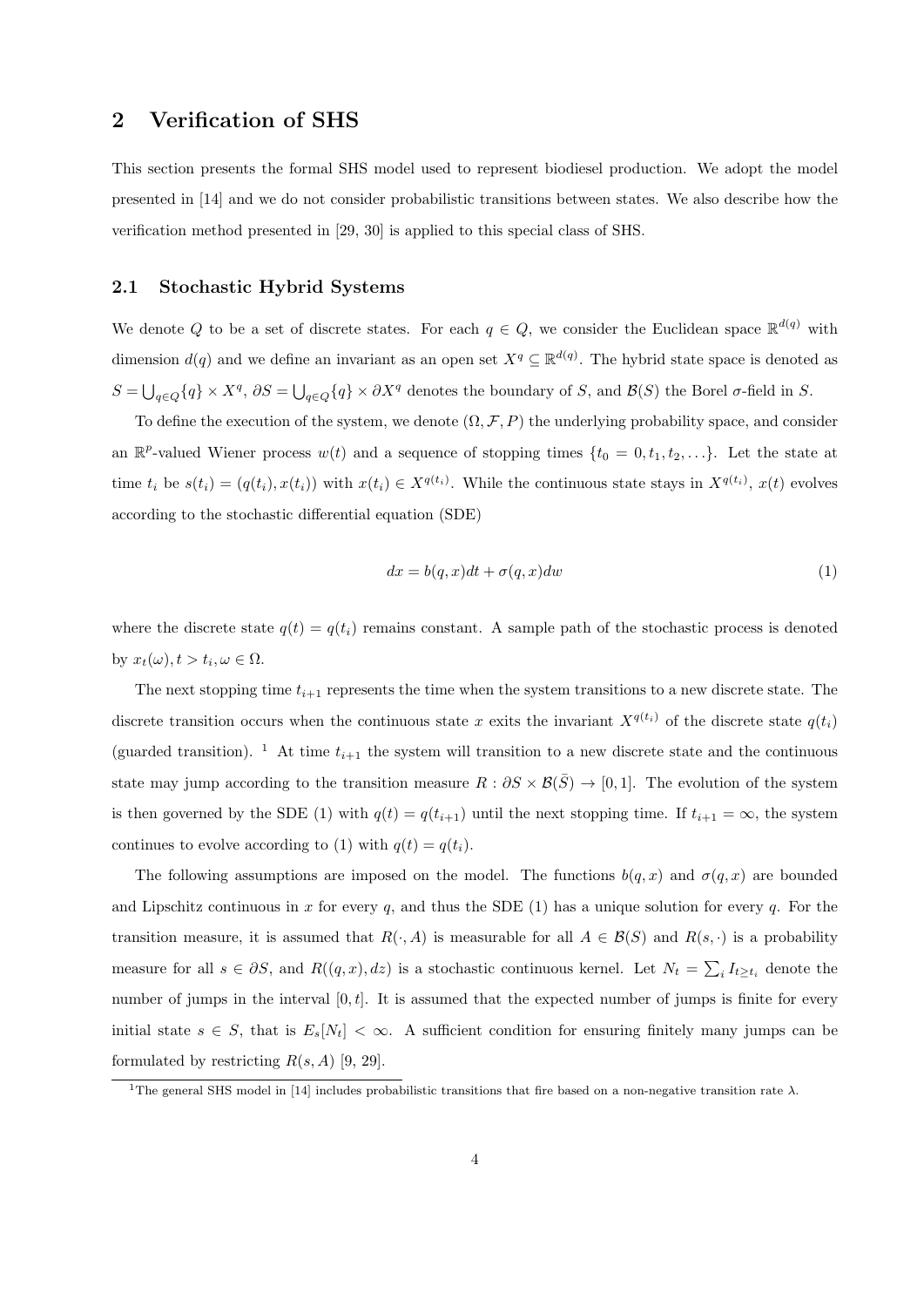#### **2.2 Exhaustive Verification**

We denote  $T = \bigcup_{q \in Q_T} \{q\} \times T^q$  and  $U = \bigcup_{q \in Q_U} \{q\} \times U^q$  the set of target and unsafe states respectively.  $T^q$ and  $U^q$  are assumed to be proper open subsets of  $X^q$  for each *q*, i.e.  $\partial T^q \cap \partial X^q = \partial U^q \cap \partial X^q = \emptyset$ , with sufficiently smooth boundaries  $\partial T^q$  and  $\partial U^q$ . We define  $\Gamma^q = X^q \setminus (\overline{T}^q \cup \overline{U}^q)$  and  $\Gamma = \bigcup_{q \in Q} \{q\} \times \Gamma^q$ . It is assumed that the initial state which, in general, can be a probability distribution must lies outside the sets *T* and *U* and the reset map *R*(*s, A*) is defined so that the system cannot jump directly to *U* or *T*.

Let *s* be an initial state in Γ. The objective is to compute the probability that a trajectory starting at *s* will reach the set *T* while avoiding the set *U*. Using a dynamic programming argument based on a recursion defined with respect to the stopping times of the discrete transitions, it can be shown that this probability can be expressed as the value function for the exit problem of a diffusion process; however, the cost depends on the value function *V* itself. A detailed proof of the derivation can be found in [29, 30]. Then, based on the results of [19, 32], *V* can be characterized as the viscosity solution of a system of HJB equations. In particular, *V* is the unique viscosity solution of the system of equations

$$
b(q,x)D_x V + \frac{1}{2} \text{tr}(a(q,x)D_x^2 V) = 0
$$
\n(2)

in  $\Gamma^q$  with boundary conditions

$$
V(q, x) = \psi^V(q, x) \text{ on } \partial \Gamma^q, \ q \in Q. \tag{3}
$$

Equation (2) describes a set of coupled second-order partial differential equations (one for each discrete state), with boundary conditions given by (3), which can be viewed as a set of HJB equations associated with the reachability problem for the SHS. The coupling between the equations arises because the value function in a particular mode depends on the value function in the adjacent modes and is formally captured by the dependency of the terminal cost  $\psi^V(q, x)$  on the value function *V*.

#### **2.3 Numerical Methods**

Characterizing reachability as a viscosity solution allows the use of well known numerical algorithms for solving the HJB equations. In this paper we employ the finite difference method presented in [32], however, other finite differences or finite element methods can be used as well. The method computes locally consistent Markov chains (MCs) that approximate the original stochastic process by preserving local mean and variance. We consider a discretization of the state space denoted by  $\bar{S}^h = \bigcup_{q \in Q} \{q\} \times \bar{S}^h_q$  where  $\bar{S}^h_q$  is a set of discrete points approximating  $X^q$  and  $h > 0$  is an approximation parameter characterizing the resolution of the discretization. By abuse of notation, we denote the sets of boundary and interior points of  $\bar{S}^h_q$  by  $\partial S^h_q$  and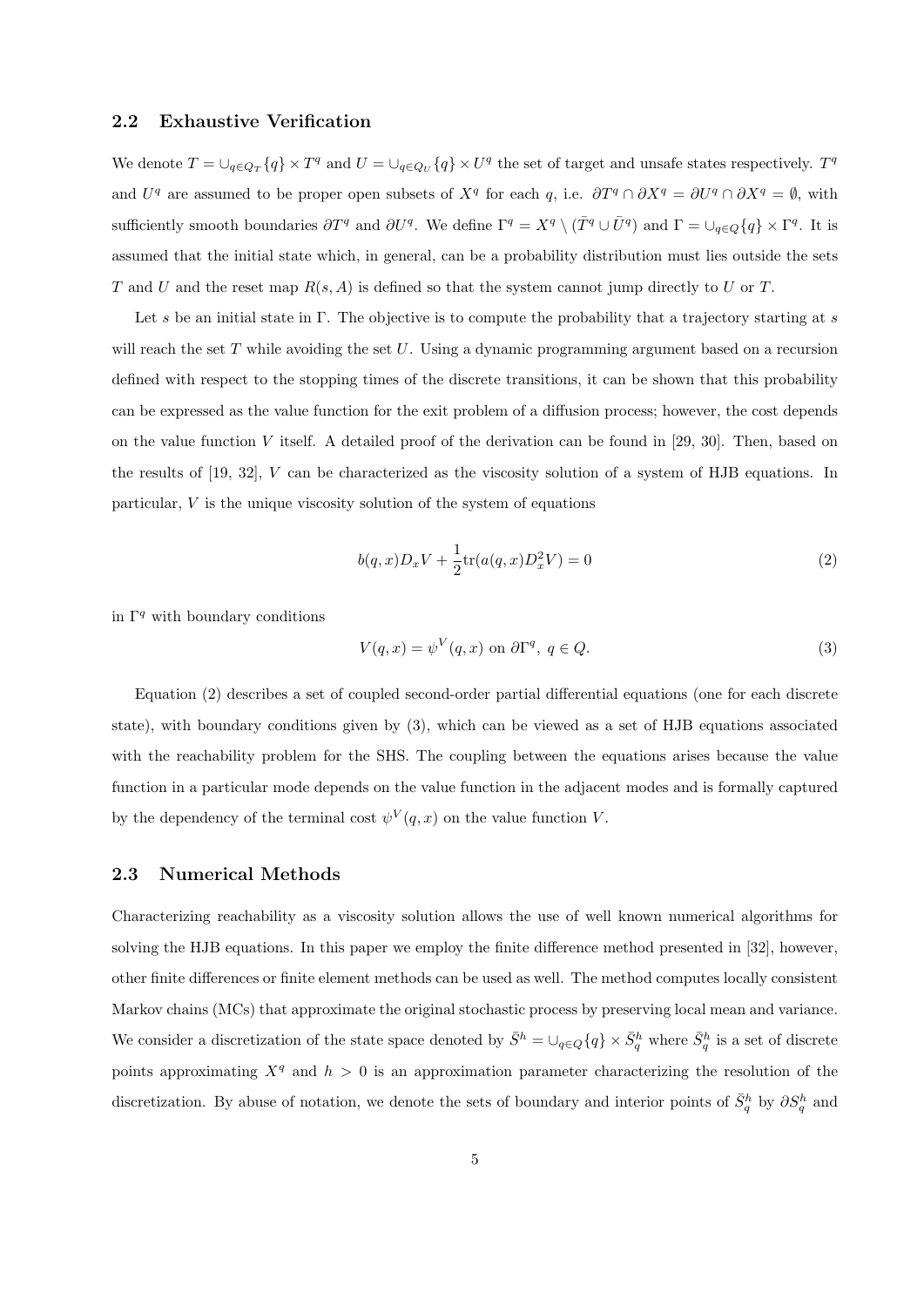$S_q^h$  respectively. By the boundness assumption, the approximating MC will have finitely many states which are denoted by  $s_n^h = (q_n^h, \xi_n^h), n = 1, 2, ..., N$ .

First, we describe the discrete approximation for the continuous evolution of the SHS between jumps. The diffusion transition probabilities  $p_D^h((q, x), (q', x'))$  and the interpolation intervals (or the "holding times" for the MC) can be computed systematically from the parameters of the SDE (details can be found in [32]). Let  $\alpha(q, t) = \sigma^T(q, t)\sigma(q, t)$ , for a uniform grid with  $e_i$  denoting the unit vector in the *i*<sup>th</sup> direction, the transition probabilities are

$$
p_D^h((q, x), (q, x \pm he_i)) = \frac{\alpha_{ii}(q, x)/2 + hb_i^{\pm}(q, x)}{\bar{Q}(q, x)}
$$
  

$$
p_D^h((q, x), (q, x + he_i + he_j)) = p_D^h((q, x), (q, x - he_i - he_j)) = \frac{\alpha_{ij}^+(q, x)}{2\bar{Q}(q, x)}
$$
  

$$
p_D^h((q, x), (q, x - he_i + he_j)) = p_D^h((q, x), (q, x + he_i - he_j)) = \frac{\alpha_{ij}^-(q, x)}{2\bar{Q}(q, x)}
$$

and the interpolation intervals are  $\Delta t(q, x) = h^2/\overline{Q}(q, x)$  where  $\overline{Q}(q, x) = \sum$ *i*  $\alpha_{ii}(q,x) - \sum_{n=0}^{\infty} \frac{|\alpha_{ij}(x)|}{n}$  $\sum_{i} b | b_i(a, x) |$  and  $a^{\pm} = \max\{a, 0\}$  and  $a^{\pm} = \max\{-a, 0\}$  denote the positive and persive part  $\frac{1}{2}$ <sup>+</sup> *i*  $h|b_i(q, x)|$ , and  $a^+ = \max\{a, 0\}$  and  $a^- = \max\{-a, 0\}$  denote the positive and negative parts of a real number.

Next, we consider the jumps of the SHS with reset maps described by the transition measure  $R((q, x), A)$ . The *i*<sup>th</sup> jump of the approximating process is denoted by  $\zeta((q, x), \rho_i)$  where  $\rho_i$  are independent random variables with distribution  $\overline{R} = \{ \rho : \zeta((q, x), \rho_i) \in A \} = R((q, x), A)$  with compact support. For the points  $x \in \partial S_q^h$  in the boundary, the next state is determined by  $\zeta^h((q, x), \rho_i)$  and the transition probabilities are given by

$$
p^{h}((q, x), (q', x')) = \bar{R}\{\rho : \zeta^{h}((q, x), \rho) = (q', x' - x)\}\
$$
\n(4)

Let  $\bar{T}^h = \bar{S}^h \cap \bar{T}$  and  $\bar{U}^h = \bar{S}^h \cap \bar{U}$  denote the discretized target and unsafe sets respectively,  $n_i$  the times of the jumps between modes, and *ν<sup>h</sup>* the stopping time representing the first hitting time of the target or unsafe set (i.e.  $(q_n^h, \xi_n^h) \in \overline{T}^h \cup \overline{U}^h$ ). Then the value function *V* can be approximated by

$$
V^{h}(s) = E_{s} \left[ \sum_{n=0}^{\nu_{h}} c(q_{n}^{h}, \xi_{n}^{h}) I_{(n=n_{i})} \right].
$$

The function  $V^h$  can be computed using a value iteration algorithm assuming appropriate initial conditions. We have proved that the iteration operator restricted to an appropriate set is a contraction mapping with respect to some weighted infinity norm and the polynomial-time complexity of the algorithm [30].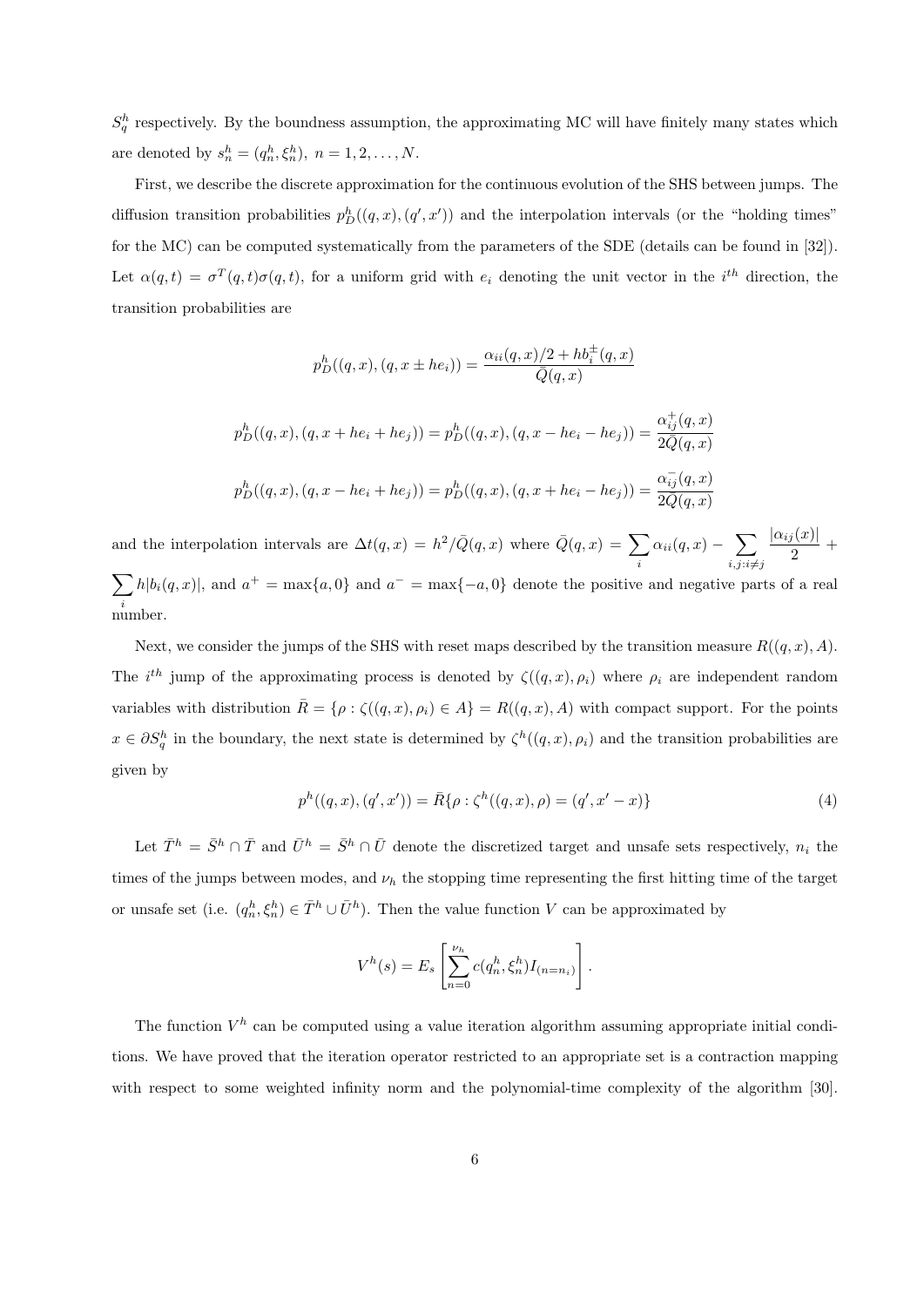Further,  $V^h$  converges to the value function *V* of the SHS as  $h \to 0$ . The proof of the convergence is a straightforward extension to stochastic hybrid systems of the results presented in [19] and details can be found in [29, 30].

## **3 Monte Carlo Methods**

Large SHS models may not be able to be analyzed using exhaustive verification methods due to the state space explosion problem, so we present a Monte Carlo-based solution to the reachability analysis problem for SHS.

Consider a strong Markov process  $\{s(t)\}\$ , and define two disjoint subsets U and T for the unsafe and target sets respectively. The stopping times  $\tau_U = \inf \{ t > 0 : s(t) \in U \}$  and  $\tau_T = \inf \{ t > 0 : s(t) \in T \}$ occur when the trajectory hits either the unsafe or target set. For the reachability problem we want to estimate the probability  $P_R = \mathbb{P}[\tau_T < \tau_U]$ , or that  $s(t)$  will hit the target set *T* without first hitting the unsafe set *U*.

Monte Carlo methods estimate  $P_R$  by executing *n* independent simulations of the process  $\{s(t)\}\$ . The number of runs that reach the set *T* before the set *U* are divided by the total number of runs *n* to determine the reachability probability given by  $\widehat{P}_R = \frac{1}{n} \sum^n$ *i*=1  $H_{R,i}$  where

$$
H_R = \begin{cases} 1 & \text{if } \tau_T < \tau_U \\ 0 & \text{otherwise} \end{cases}
$$

Trajectories can be terminated if the trajectories are unlikely to reach either set *T* or *U*, but care must be taken to not introduce bias. Techniques for trajectory truncation are presented in [34].

The variance of *H<sup>R</sup>* is given by

$$
Var(\widehat{P}) = \frac{\sum_{i=1}^{n} (H_{R,i} - \widehat{P})^2}{n}
$$

If *n* is small, then the estimate  $\hat{P}$  will have a large variance and may not be reliable. The only way to reduce the variance of the estimator using traditional Monte Carlo methods is to increase *n* [34, 42]. Impactful events can happen rarely, and still significantly affect the analysis of a system, so variance reduction of the estimator is necessary. Traditional Monte Carlo methods may require *n* to be prohibitively large to achieve an accurate estimate with low variance, so variance reduction methods for rare events are necessary.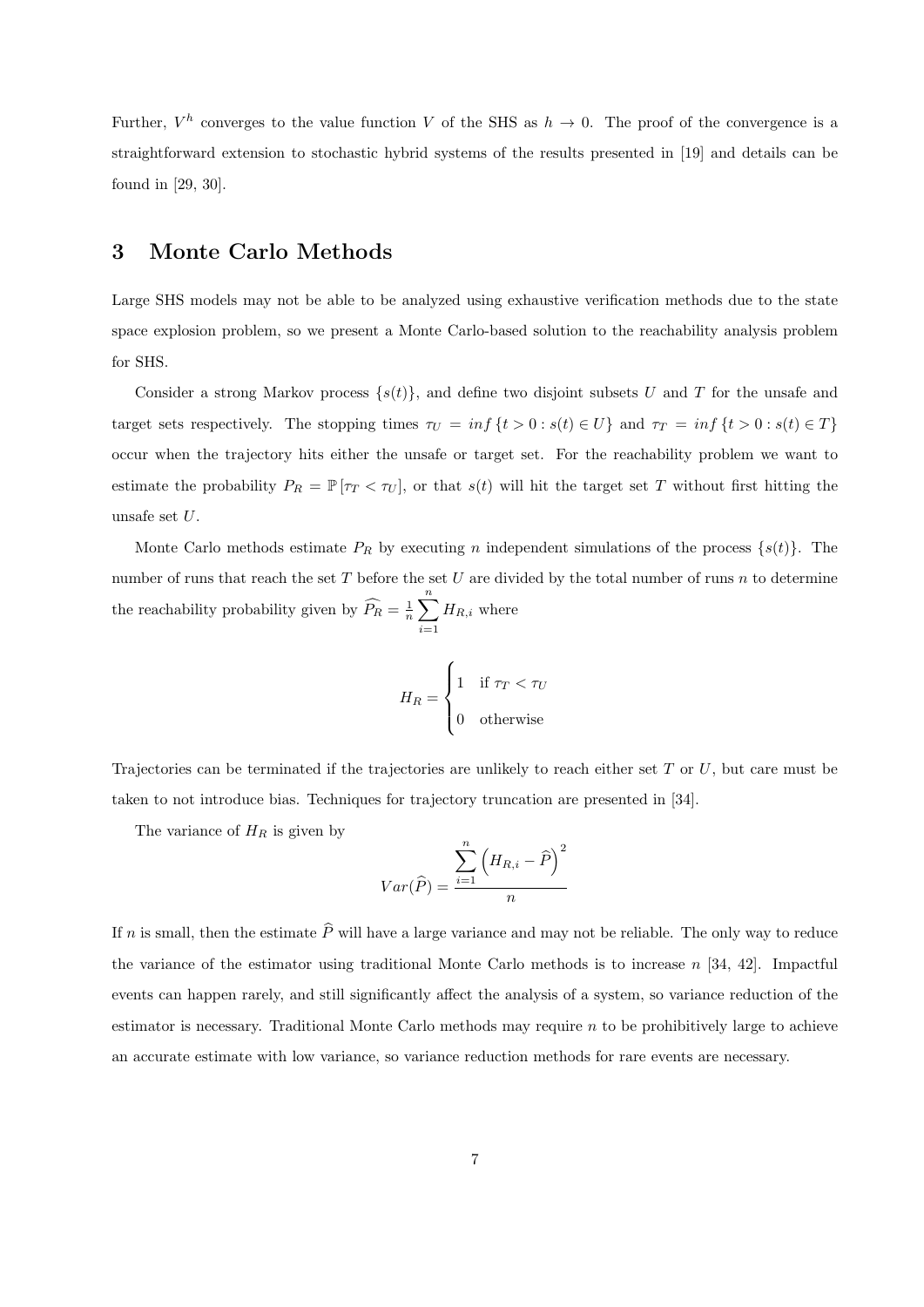#### **3.1 Variance Reduction Methods**

Multilevel splitting (MLS) is a variance reduction method for rare events that extends MC methods by splitting individual trajectories of the MC estimator in the region of the influential rare event as shown in Figure 1 (where A represents a rare event). This regional splitting reduces the variance of the estimator by increasing the density of the trajectories in the region near the rare event, but care must be taken to choose when and how the trajectories are split to maximize efficiency.



Figure 1: An example MLS problem

We denote the region of the state space where the rare event exists *A* as a subset of the state space, and we define MLS splitting levels which create proper supersets of the set  $A: A \subset A_1 \subset A_2 \subset \ldots A_g$ . When a simulated trajectory crosses from a larger set  $A_k$  into a smaller set  $A_{k-1}$ , the trajectory is split into *j* new trajectories which evolve using unique Wiener processes.

Trajectories are assigned importance values *v<sup>i</sup>* to represent the amount of influence the trajectory has on the approximation. Initially  $v_i = 1/n$  where *n* is the original number of trajectories. A trajectory can be split into any number of fractions when a splitting boundary is crossed, and the importance value must be divided evenly between the split forks of the trajectory to avoid bias. A splitting policy defines the number of times each trajectory is split at each boundary, and it must be tuned to achieve appropriate variance reduction.

The variance of the Monte Carlo estimator is reduced by increasing the number of samples to *n<sup>m</sup>* for a region of the state space near *A*. An artificial drift is created toward the region *A* by the reinforcement of trajectories through splitting. The variance reduction is unbiased despite the fact that the trajectories are not completely independent. Further, the variance reduction is accomplished with a significantly improved efficiency compared to traditional Monte Carlo methods [20].

There is no universally optimal method for choosing the placement of the sets  $A_k$  or splitting policy;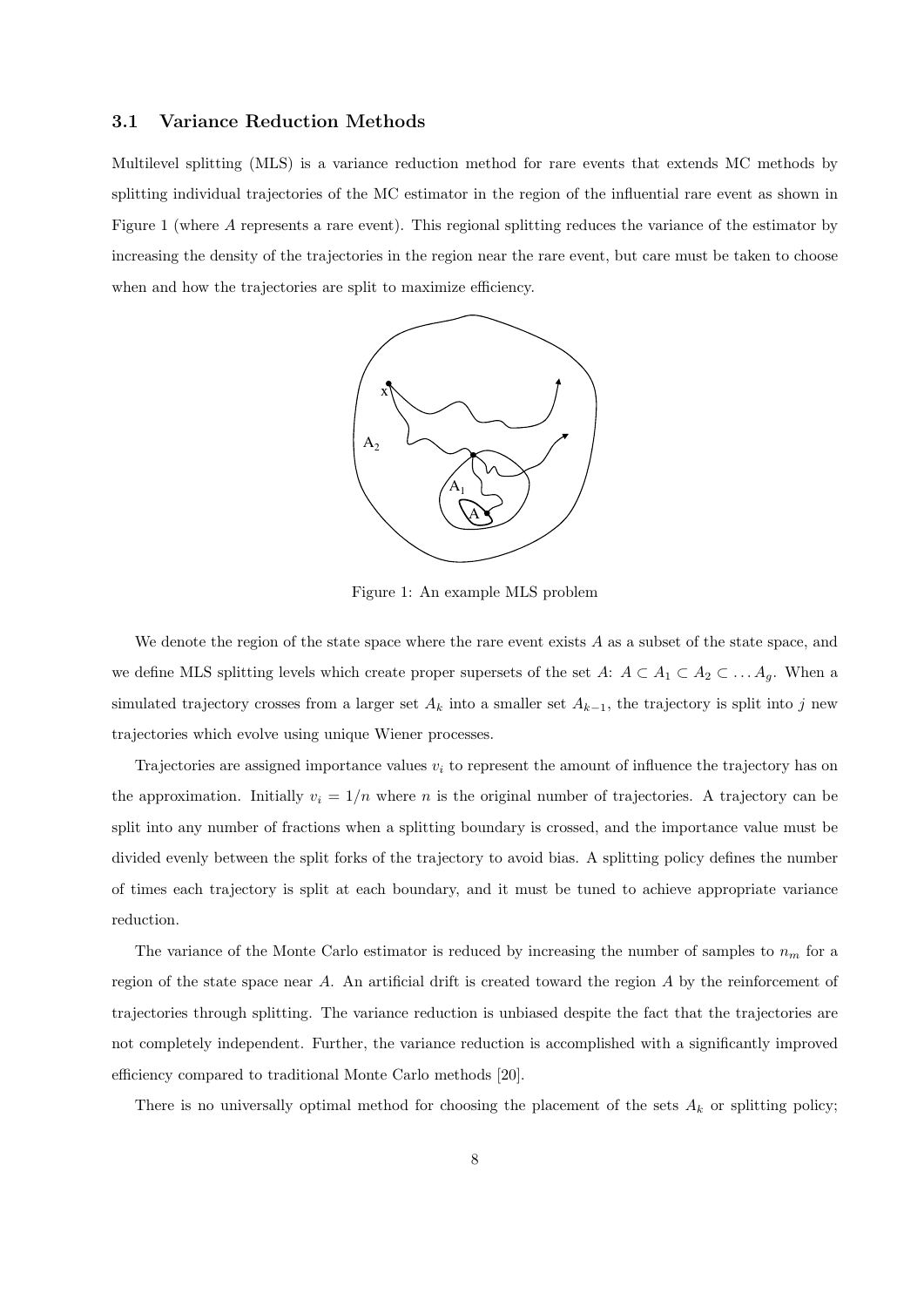however, it has been determined that the sets should be chosen to cause splitting in regions that are most likely to lead to the rare set A for optimal efficiency. The splitting policy should also be chosen to more strongly reinforce trajectories that lead to the unsafe set [34].

MLS methods reduce the variance, and thus increase the accuracy, of the approximation by increasing the number of simulations in a certain region. The specific amount of variance reduction is dependent upon the system dynamics, the placement of the sets *A*, and the splitting policy, but MLS has the potential to reduce the variance by at least an order of magnitude [34]. The hybrid state space increases the difficulty of determining the optimal boundary placement and splitting coefficient *j*, but most non-optimal solutions will provide good variance reduction.

If the variance reduction is necessary for only a very small region of the state space, the splitting regions can be small to ensure a large reduction in variance and efficiency increase. If the region of interest is larger, then the levels can be arranged to encompass a larger region, but the variance reduction may not be as significant the the efficiency will not improve as much.

The efficiency of the estimator  $\hat{P}$  is dictated by the set placement, splitting policy, and dynamics of the model. We define the efficiency as  $Eff\left[\hat{P}\right] = \frac{1}{Var\left[\hat{P}\right]C(\hat{P})}$  where  $C\left(\hat{P}\right)$  is the expected execution time to compute the estimator [34]. The efficiency can be increased by decreasing the variance and/or decreasing the computation time.

Simulating more trajectories decreases the efficiency of the estimator by increasing the execution time  $C(\hat{P})$ , so it is important to ensure that the trajectories are split in regions of interest, so the variance will ultimately be reduced to improve efficiency. MLS decreases  $C(\hat{P})$  faster compared to traditional Monte Carlo methods by partially reusing previously computed paths and therefore reducing the cost  $C(\hat{P})$  to achieve the same variance reduction  $Var(\hat{P})$  for a limited region of the state space. Knowledge of the dynamics in the regions of interest is important to determine the most effective placement of the boundaries to ensure efficient and accurate results. For SHS, it is important that the most up-to-date state information is used to determine if switching boundaries have been crossed to ensure that wasteful splitting does not increase  $C(\hat{P})$ .

#### **3.2 Multilevel Splitting for SHS**

Multilevel splitting in the context of SHS requires further care to ensure the problem is solved accurately and efficiently. Accurate SHS simulation methods such as those found in [40] should be used to ensure the most accurate and efficient simulations are used to generate MC trajectories. The reachability probability is determined by  $\widehat{P}_R = \sum^{n_m}$ *i*=1  $H_{R,i}v_i$ .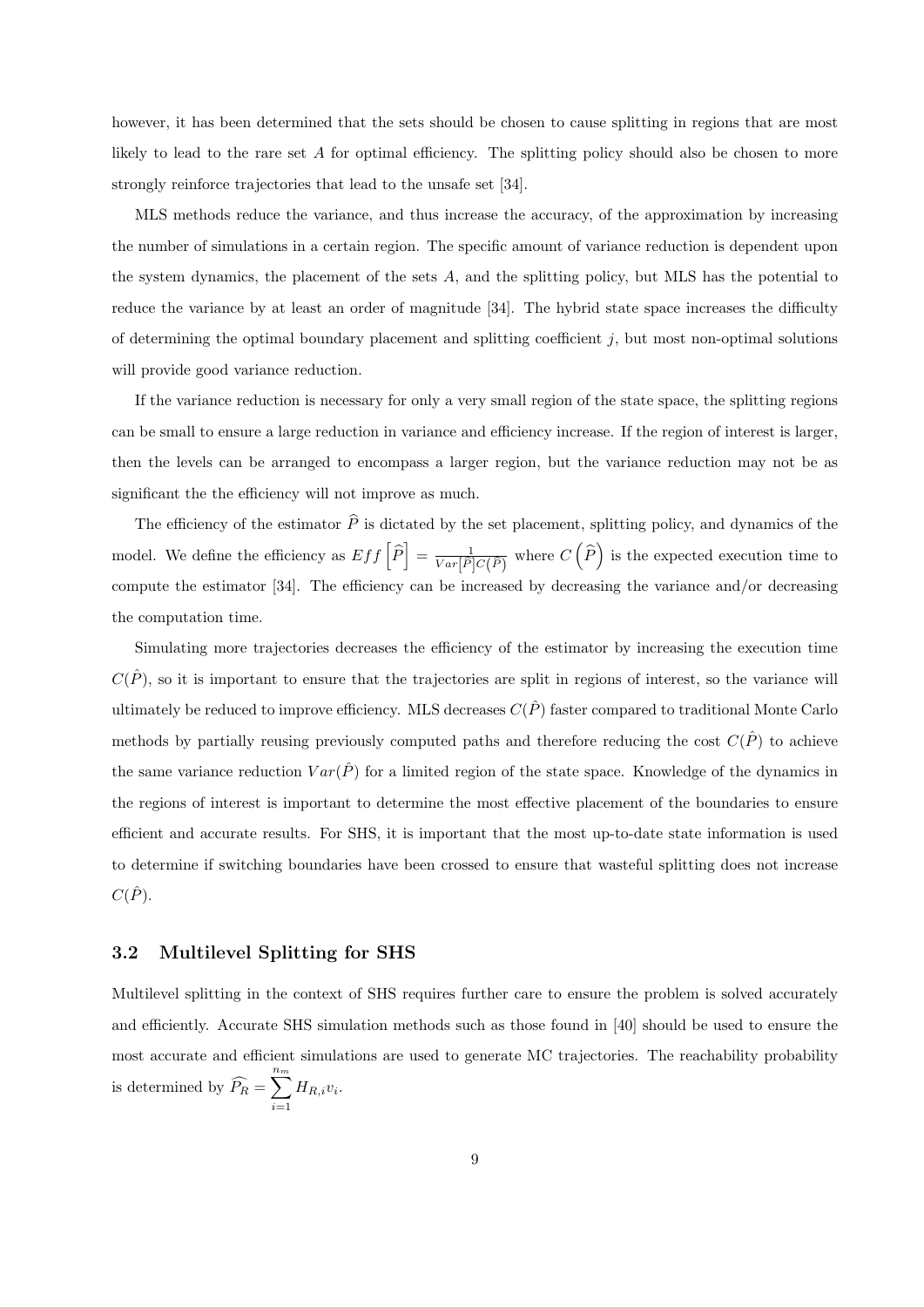Discrete dynamics in SHS can cause discontinuities in the trajectories which can cause inaccuracies or inefficiencies near splitting boundary crossings. Figure 2 shows a trajectory of a SHS where  $A = U$  and the trajectory crosses a multilevel splitting and hybrid boundary simultaneously. A hybrid trajectory starts at state  $s_0 = (q_1, x_0)$ , and evolves until it reaches the boundary for  $A_2$  or the guards for a hybrid transition are satisfied. In this scenario, both the hybrid transition is fired and the splitting level is crossed, and the reset of the hybrid transition updates the state of the trajectory to  $s = (q_2, x_t)$ .



Figure 2: MLS problem in a hybrid state space

Because the new state is not in the splitting region *A*2, splitting the trajectory before applying the reset will not necessarily reduce the variance, and will decrease the efficiency, so it should be avoided. This problem is further exacerbated if the splitting coefficient  $j$  is large. Therefore, care must be taken to ensure that discrete transitions are fired before testing splitting boundaries.

Another scenario that can arise for SHS is the situation where the trajectory begins outside a splitting region, and the reset causes the trajectory to jump into a region. In this case, it is important to split the trajectory if it has not been previously split to ensure the variance is appropriately reduced. It is also possible that the trajectory will jump into a region such as  $A_1$  before it has entered the superset  $A_2$ . In this case, the splitting coefficient *j* must be chosen to ensure the variance is effectively reduced while the efficiency is not unnecessarily decreased. Our algorithm tests for these cases to ensure that they are handled appropriately.

#### **3.3 Variance Reduction Algorithm**

We have developed a depth-first implementation of the SHS multilevel splitting algorithm. Splitting boundary crossings are tested after every step, and if the trajectory crosses a splitting boundary at time *t*, the state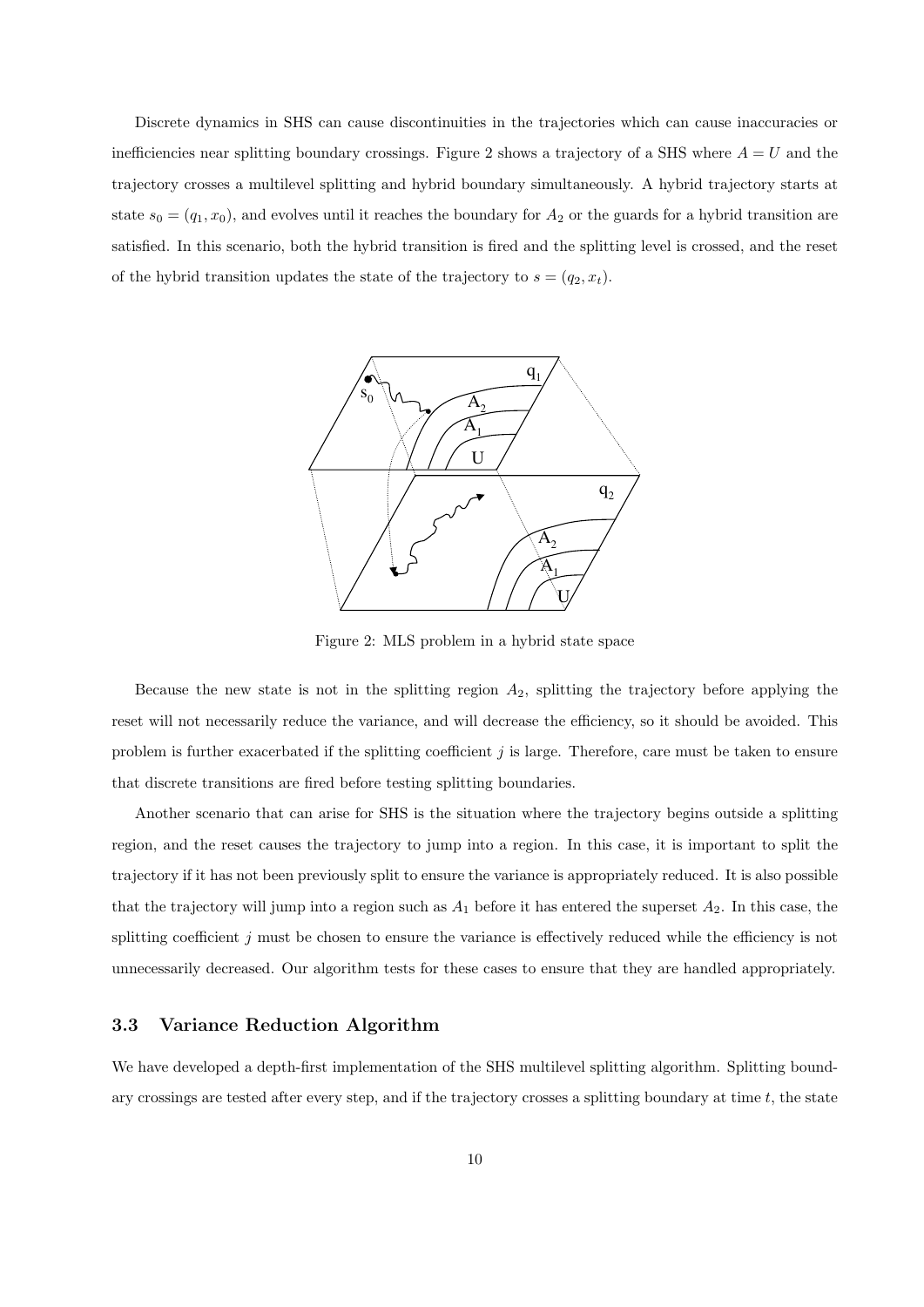$s_t = (q_t, x_t)$  is saved for future splitting. After the original trajectory is complete, the most recently saved state is reloaded and the simulation is continued with a new Wiener process. Multiple splits may occur, so all split trajectories must be completed before a new Monte Carlo trajectory is begun. This depth-first approach to simulating split trajectories requires a small amount of memory and computational overhead. The split trajectories evolve according to unique Wiener processes  $w_j$  thus reducing the variance of the overall estimate.

We also consider the handling of transitions between the modes because a discrete transition may cause the trajectory to cross one or more splitting boundaries. Therefore we test if  $s_t \notin A_2$  *and*  $s_{t+\Delta t} \in A_1$  and split the trajectory in the new state as many times at it would have been split had it crossed through all the levels separately. This ensures that the benefit of the splitting is not lost in these cases.

Each step of the MLS MC method includes testing and forking for the splitting boundary crossings. The boundary crossing conditions are tested after the state is fully updated and any hybrid transitions are completed to avoid the potentially inefficient situation where the hybrid transition and splitting level conditions are both satisfied, but the reset moves the state to a region away from *A*. The pseudocode for the algorithm is given below where  $A_k$  is the location of the nearest MLS boundary.  $StartNextSplitTrajectory$ keeps a list of the split trajectories and conditions when the trajectories were split and starts the most recently split trajectory in the **while** loop. If no split trajectories exist, the function exits the **while** loop and starts the next new trajectory in the **for** loop.

#### **Algorithm 3.1:** MLSforSHS(*n*)

for 
$$
j = 1; j < n; j + +
$$

\n
$$
\begin{cases}\nt = 0 \\
\text{ResetInitialConditions}() \\
influence_j = \frac{1}{n} \\
\text{while } X_t \notin U \text{ and } X_t \notin T \\
\text{do } \begin{cases}\nSHSSimulationstop(X_t) \\
\text{if } X_t \in A_k \\
\text{then } For kTrajectory(j), split(influence_j) \\
\text{if } X_t \in U\n\end{cases}
$$
\nif  $X_t \in U$ 

\nthen  $unsafecount += influence_j, StartNextSplitTrajectory$ 

\nif  $X_t \in T$ 

\nthen  $targetcount += influence_j, StartNextSplitTrajectory$ 

\nreturn  $\left(\frac{targetcount}{n}, \frac{unsafecount}{n}\right)$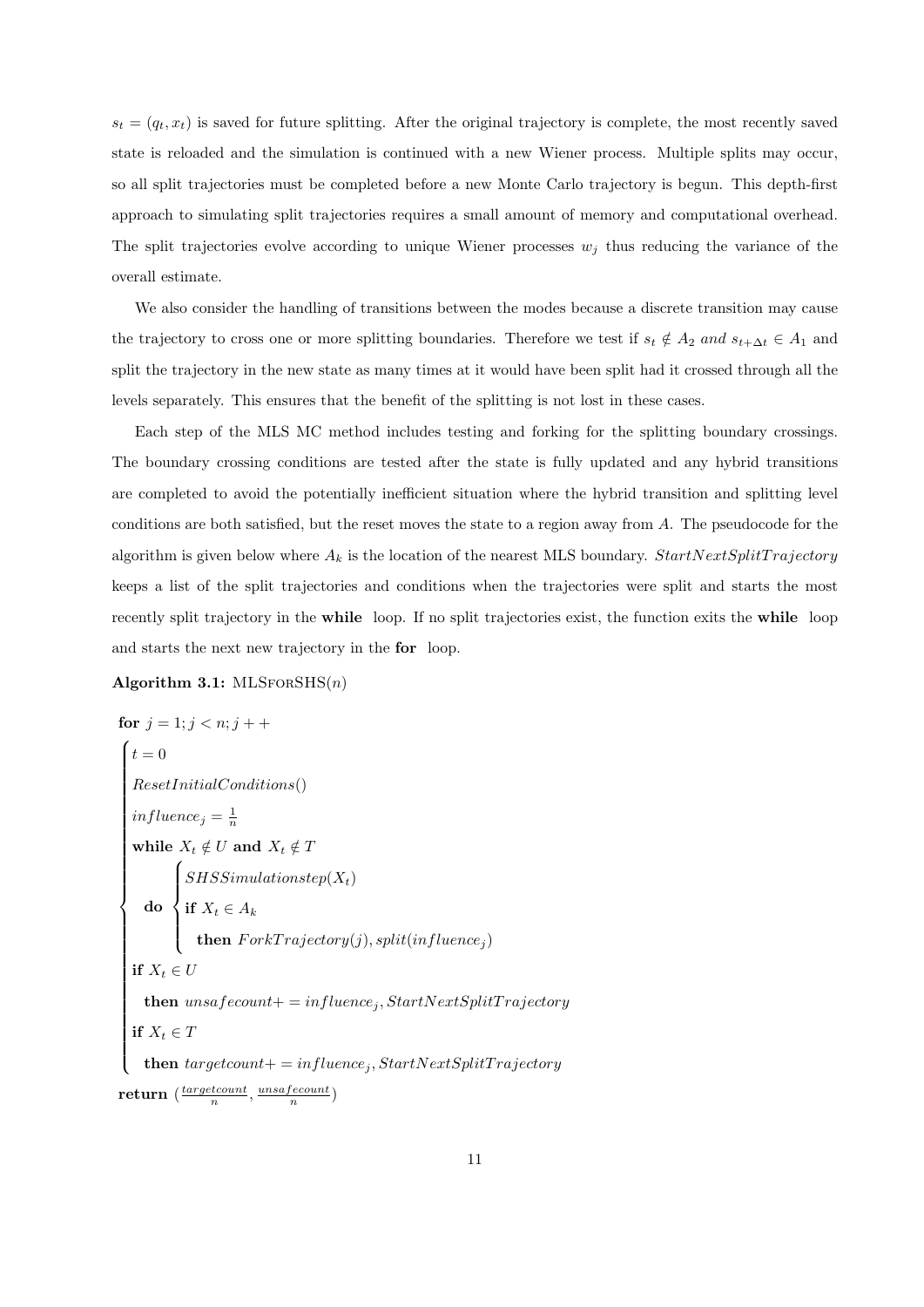The number of required simulations may still be quite large even when using variance reduction methods, so parallelization will improve efficiency. There are no dependencies between the individual trajectories, so the algorithm can be parallelized by running multiple trajectories concurrently on multiple processors. After all trajectories have completed on the multiple processors, the results can be compiled and reported. Because the collection of the results is the only overhead necessary, the speedup is nearly linear, so parallelization is quite effective at improving the efficiency. This type of parallelization has been used previously with MC methods [44], and care must be taken to ensure that the random number generators used to generate the Wiener processes do not introduce bias.

# **4 Biodiesel Production Model**

In this section we briefly present the biodiesel production process, the SHS model of the process, and we validate the model with experimental data to demonstrate the correctness of the model.

#### **4.1 The Biodiesel Production Process**

Biodiesel is made from vegetable oil and other chemicals by a process called transesterification that usually takes place in a purpose built reactor [38]. The biodiesel reactions are highly dynamic and susceptible to temperature fluctuations, and previous models have not captured temperature fluctuations or stochastic dynamics. Biodiesel has been studied by the chemical engineering community extensively, so large amounts of experimental data are available for comparing and improving models.

The biodiesel process involves six chemical species (Table 1) and six highly-coupled reactions (Table 2). Vegetable oil in its purest form is made up of triglycerides *T G*; however, it breaks down into diglycerides *DG* and monoglycerides *MG* as it is heated. An alcohol, methanol *M*, is combined with the *T G*s, *DG*s, and *MG*s to convert them into biodiesel esters *E* and glycerol *GL*.

The concentrations of the chemical species for this process are given in Table 1. We have chosen chemical concentration ranges which are realistic for a 5 liter, experimental batch processor [46]. The reactions which are involved in the biodiesel process along with their kinetic rate equations are given in Table 2. The kinetic rate equations are used to calculate the kinetic coefficients of each reaction at various temperatures. Since temperature significantly influences the rates at which reactions occur, it is important to use accurate models of the kinetic coefficients. Our kinetic rate equations were derived using the Arrhenius equation and known dynamics of the reactions [38].

To accurately model the reactions, the rate at which the individual reactions fire must be calculated using accurate temperature and pressure conditions. The rate *a<sup>i</sup>* at which chemical reactions occur can be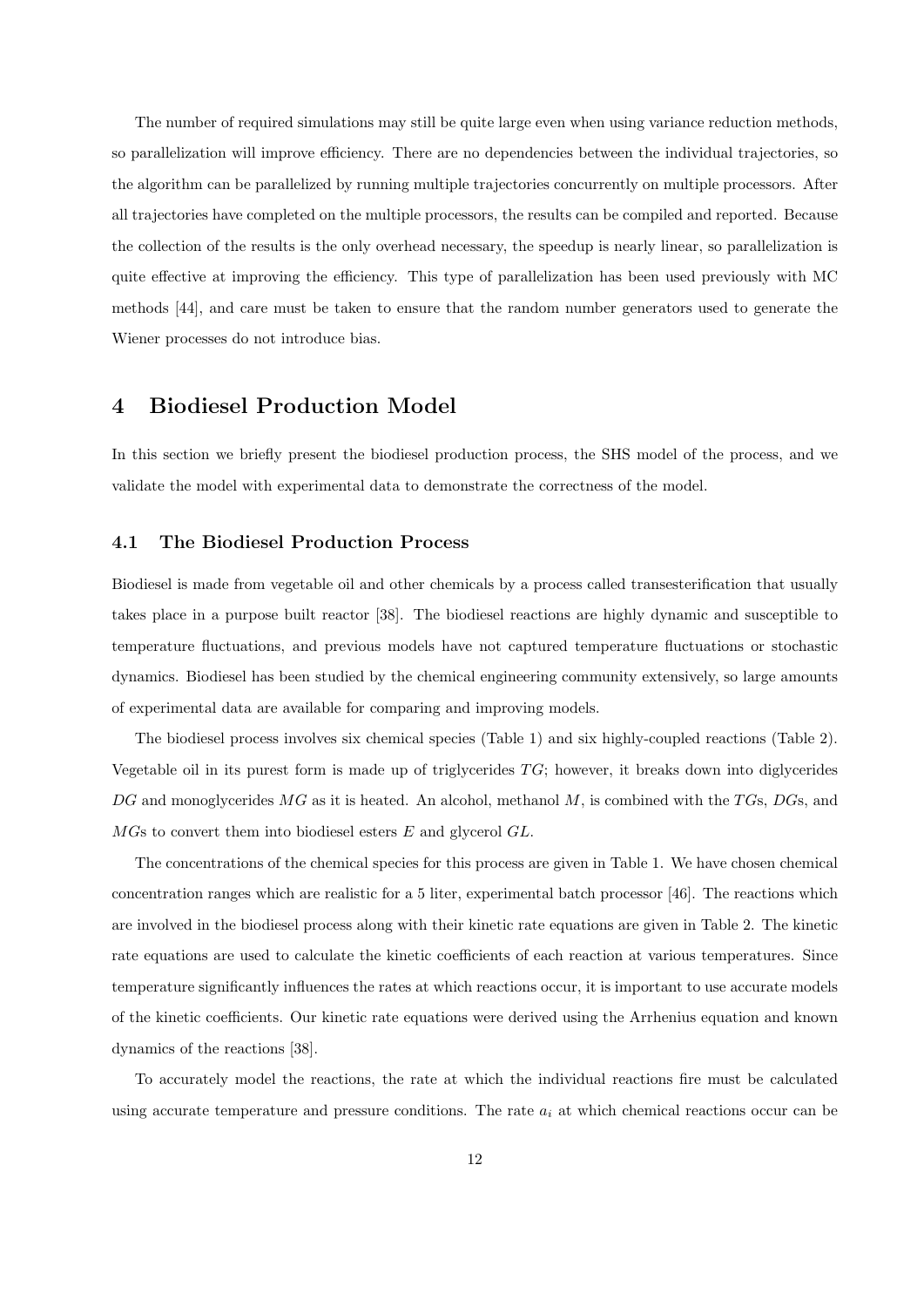calculated using the reaction stoichiometry and is also known as the propensity function for a reaction. For example, the reaction  $V + X \rightarrow Y + Z$ , has a reaction rate  $a_i = k_i v x$  where chemical species  $V, X, Y$ , and *Z* have concentrations *v*, *x*, *y*, and *z*, and *k<sup>i</sup>* is the kinetic coefficient for reaction *i*. The rates of other types of reactions can be calculated similarly [27].

The rate of change of each chemical species in a reaction is calculated using the chemical dynamics from the biochemical reactions. Suppose that we have a system of *M* chemical reactions and *N* chemical species. We define  $x_i$  as the concentration of the *i*th chemical species in micro-Molarity  $(\mu M)$ ,  $M_{fast}$  as the number of fast reactions,  $a_j$  as the reaction propensity of the *j*th reaction, and *w* as an  $M_{fast}$ -dimensional Wiener process. The stoichiometric matrix  $v$  is a  $(M<sub>fast</sub> X N)$  matrix whose values represent the concentration of chemical species lost or gained in each reaction. Equation (5) describes the dynamics for each of the *i* chemical species [17, 43].

$$
dx_{i} = \sum_{j=1}^{M_{fast}} v_{ji} a_{j}(x(t))dt + \sum_{j=1}^{M_{fast}} v_{ji}\sqrt{a_{j}(x(t))}dw_{j}
$$
(5)

It is critical to determine whether a biodiesel processor will be able to produce high quality biodiesel which will pass the American Society for Testing and Materials (ASTM) tests. Studies have shown that the amounts of *GL*s and *T G*s which are less than one percent still allow the resulting fuel to meet ASTM specifications [18]. The ASTM requirements also limit the amount of methanol which is dissolved in the biodiesel; however, to meet this requirement most biodiesel production systems use post-processing washing techniques [46].

#### **4.2 SHS Model of the Variable Temperature Biodiesel Processor**

SHS provide a formal framework to combine continuous and discrete aspects in a probabilistic framework which can enhance the realism of models. For the biodiesel system, the continuous dynamics in each state model the fluctuations in chemical concentrations and temperature. As seen in Figure 3, the variable

| Reactant      | Variable         | [Min, Max] (Moles) |
|---------------|------------------|--------------------|
| T G           | $x_1$            | [0, 3]             |
| DG            | x <sub>2</sub>   | [0, 3]             |
| $\mathit{MG}$ | $x_3$            | [0, 3]             |
| E             | $x_4$            | [0, 9]             |
| M             | $x_5$            | [0, 9]             |
| GL            | $x_6$            | [0, 1]             |
| Temp          | $\overline{x_7}$ | [20, 70]           |

Table 1: Continuous state variables for the chemical concentrations of the reactions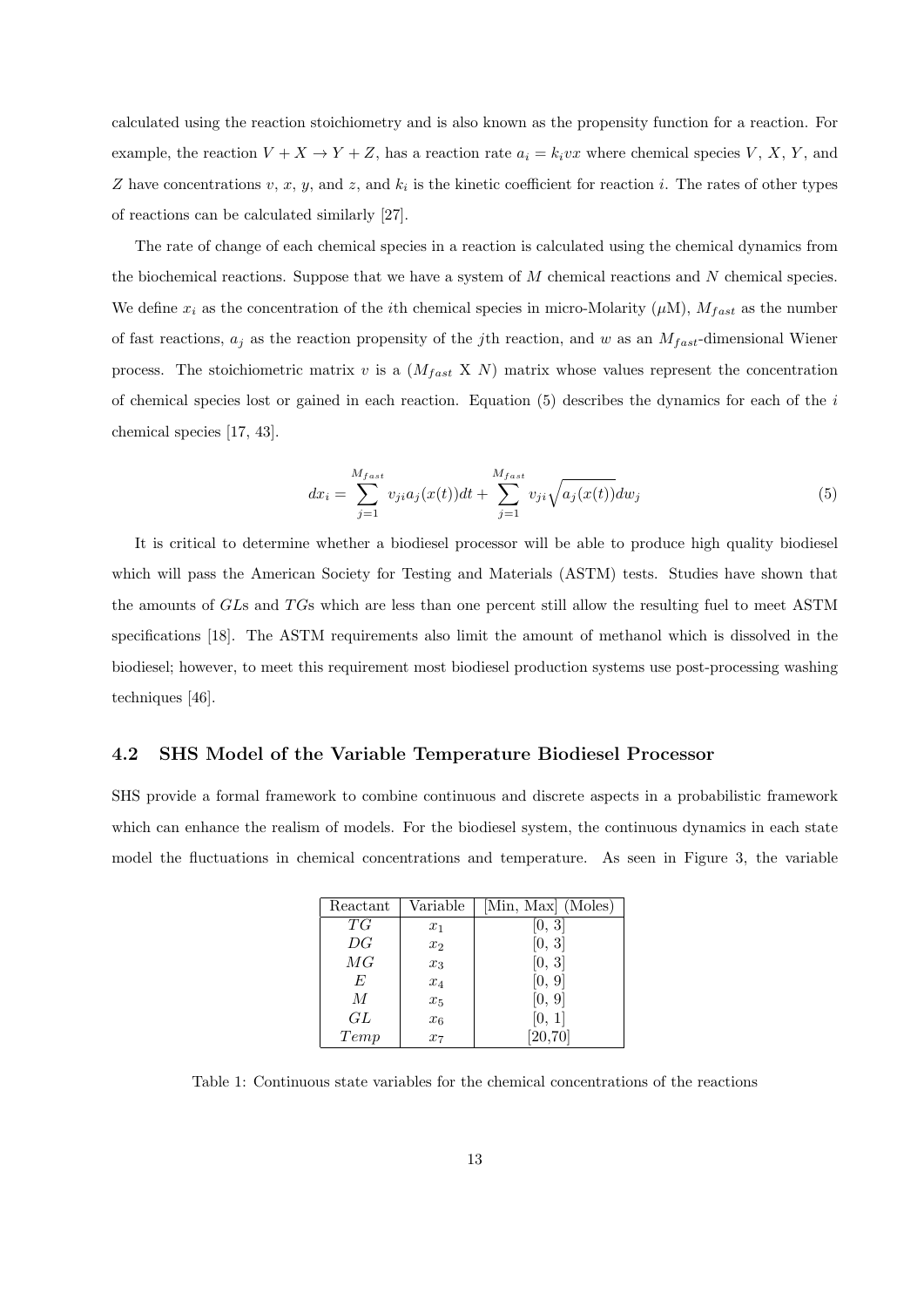| Reaction                    | Kinetic Rate                                     |
|-----------------------------|--------------------------------------------------|
| $TG+M \rightarrow DG+E$     | $k_1 = 3.13 \times 10^7 e^{\frac{-6500}{T}}$     |
| $DG + E \rightarrow TG + M$ | $k_2 = 4.62 \times 10^5 e^{\frac{-4500}{T}}$     |
| $DG + M \rightarrow MG + E$ | $k_3 = 4.71 \times 10^{13} e^{\frac{-10100}{T}}$ |
| $MG + E \rightarrow DG + M$ | $k_4 = 7.89 \times 10^9 e^{\frac{-6500}{T}}$     |
| $MG+M\rightarrow GL+E$      | $k_5 = 4280e^{\frac{-3200}{T}}$                  |
| $GL + E \rightarrow MG + M$ | $k_6 = 17200e^{\frac{-4600}{T}}$                 |

Table 2: Biodiesel reactions and kinetic rate equations



Figure 3: SHS model of the variable temperature biodiesel production system (VTBD)

temperature biodiesel (VTBD) model has two discrete states to model a heating controlled used in many commercial biodiesel systems. One models the system heating *q*1, and the other models the cooling state *q*2. The glycerol separation is modeled using the self-loop transitions in each discrete state.

Previous modeling methods utilized deterministic models of biodiesel production and achieved good results [4, 16, 38]; however, chemical reactions have inherent stochastic dynamics that can affect the overall outcome of the system. The stochastic effects of chemical reactions are especially influential when the chemical concentrations get small, and the production of high quality biodiesel requires small concentrations of certain chemical species.

While the stochastic dynamics of biochemical processes in general can be accurately modeled by the chemical master equation, the equation is impossible to solve for most practical systems [22]. The Stochastic Simulation Algorithm (SSA) is equivalent to solving the master equation, but if the number of molecules of any of the reactants is large, the SSA is not efficient [43]. It is computationally intractable to enumerate all possible states of the model employed by the SSA for formal verification because the reaction rates depend on the concentrations, and the SSA models individual molecules. To accurately model very small and large chemical concentrations, a fast/slow modeling technique previously developed can be used [41]; however, that level of detail adds significant complexity and is unnecessary for our purposes.

Since chemical dynamics are inherently stochastic, SDEs are an ideal paradigm for modeling chemicals when large concentrations exist. We use Equation (5) to model the continuous dynamics of the individual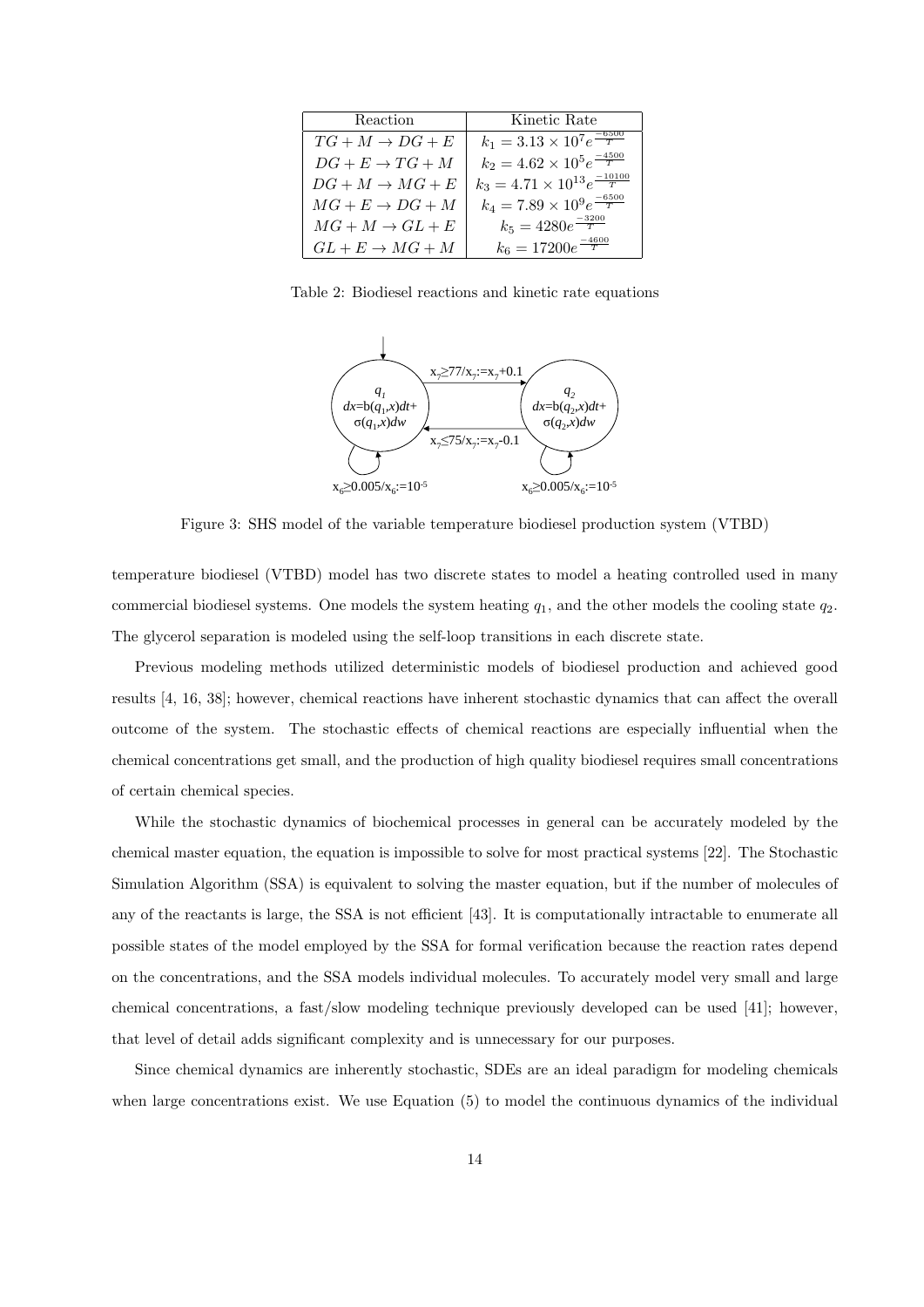chemical species concentrations, and we obtain the following SDE for the biodiesel production system.

$$
dx_1 = (-k_1(x_7)x_1x_5 + k_2(x_7)x_2x_4)dt
$$
  
\n
$$
-\sqrt{k_1(x_7)x_1x_5}dw_1 + \sqrt{k_2(x_7)x_2x_4}dw_2
$$
  
\n
$$
dx_2 = (k_1(x_7)x_1x_5 - k_2(x_7)x_2x_4 - k_3(x_7)x_2x_5 + k_4(x_7)x_3x_4)dt
$$
  
\n
$$
+\sqrt{k_1(x_7)x_1x_5}dw_1 - \sqrt{k_2(x_7)x_2x_4}dw_2
$$
  
\n
$$
-\sqrt{k_3(x_7)x_2x_5}dw_3 + \sqrt{k_4(x_7)x_3x_4}dw_4
$$
  
\n
$$
dx_3 = (k_3(x_7)x_2x_5 - k_4(x_7)x_3x_4 - k_5(x_7)x_3x_5 + k_6(x_7)x_6x_4)dt
$$
  
\n
$$
+\sqrt{k_3(x_7)x_2x_5}dw_3 - \sqrt{k_4(x_7)x_3x_4}dw_4
$$
  
\n
$$
-\sqrt{k_5(x_7)x_3x_5}dw_5 + \sqrt{k_6(x_7)x_6x_4}dw_6
$$
  
\n
$$
dx_4 = (k_1(x_7)x_1x_5 - k_2(x_7)x_2x_4 + k_3(x_7)x_2x_5
$$
  
\n
$$
+k_4(x_7)x_3x_4 + k_5(x_7)x_3x_5 - k_6(x_7)x_6x_4)dt
$$
  
\n
$$
+\sqrt{k_1(x_7)x_1x_5}dw_1 - \sqrt{k_2(x_7)x_2x_4}dw_2 + \sqrt{k_3(x_7)x_2x_5}dw_3
$$
  
\n
$$
+\sqrt{k_4(x_7)x_3x_4}dw_4 + \sqrt{k_5(x_7)x_3x_5}dw_5 - \sqrt{k_6(x_7)x_6x_4}dw_6
$$
  
\n
$$
dx_5 = (-k_1(x_7)x_1x_5 + k_2(x_7)x_2x_4 - k_3(x_7)x_2x_5
$$
  
\n
$$
-k_4(x_7)x_3x_4 - k_5(x_7)x_3x_5 + k_6(x
$$

Biodiesel is made in processors which use heaters and thermostats to regulate the temperature because the chemical reactions involved are highly sensitive to temperature. Heating the reacting liquid is necessary to ensure quality biodiesel is successfully produced, but using too much heat wastes time and money. Therefore, processors generally have built-in thermostats which control the temperature. To model this, we use two discrete states of the system, one for heating and one for cooling. We model the thermostat controller using guarded transitions between the heating and cooling states.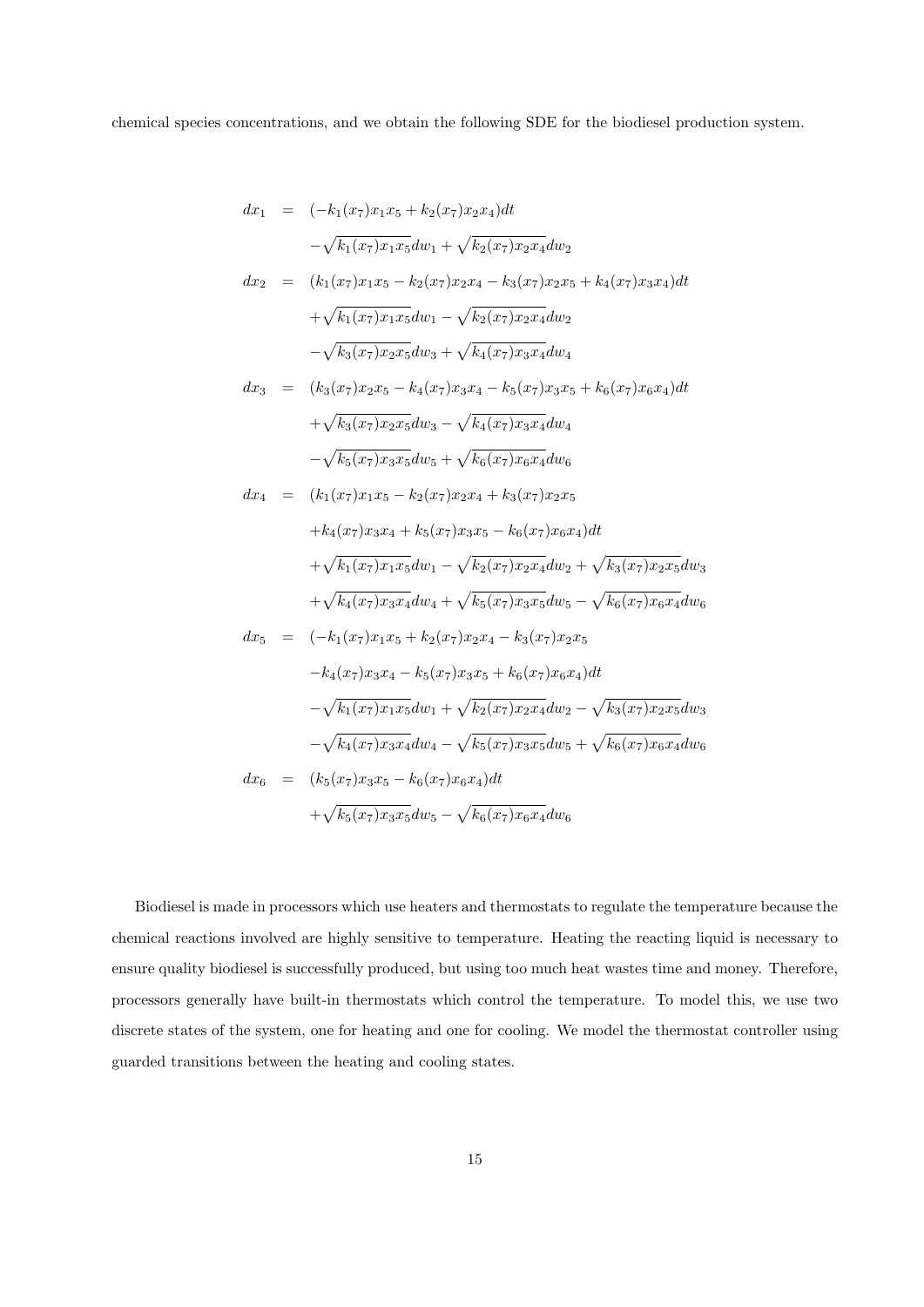The SDEs for modeling the temperature in each state of the VTBD model are given by

$$
dx_7 = \begin{cases} .02(300 - x_7)dt + .01dw_7, & \text{if } x_7 \le 75 \\ .01(-x_7)dt + .01dw_7, & \text{if } x_7 \ge 77 \end{cases}
$$
(6)

We designed the equations to model traditional heating and cooling dynamics and chose the constants to model realistic heating and cooling characteristics. The biodiesel reactions produce a negligible amount of heat, so we only model the heater and environment temperature. The temperature  $(x<sub>7</sub>)$  affects the reaction rates through the kinetic rates (Table 2), so accurate modeling is imperative.

As the chemical reactions produce biodiesel, glycerol (*GL*) is formed as a byproduct of the reaction. Since the presence of glycerol inhibits the successful production of high quality biodiesel, separation of the glycerol from the reacting liquid is necessary. Glycerol is significantly denser than biodiesel so it can be removed using gravity settling or a centrifuge depending on the type of processor [46]. We model the glycerol separation using self-transitions in the heating and cooling states. Once the concentration of glycerol rises above a certain level, the transition is enabled and the reset on the transition reduces the concentration of the glycerol.

#### **4.3 Model Validation Using Simulations**

Realistic biochemical systems are subject to many real world influences which cannot all be captured by a model regardless of its detail. Therefore, it is important to validate the correctness of a model by comparing trajectories of the model with known trajectories of a real system. This can be a significant challenge for many biochemical systems because of the technicalities of collecting sufficiently accurate data, but the biodiesel system is a well studied system with published results that can be used for comparison.

In this section we validate the correctness of our biodiesel production model by comparing simulation results of our model with experimental results from an actual biodiesel system [38]. We define a modified model of the biodiesel system to match the collected experimental results, and we use this modified model to compare with the experimental results.

#### **4.3.1 Constant Temperature Biodiesel Model**

The biodiesel production model is an ideal candidate for validation because experimental data from actual systems is easily gathered and available. However, there are many variations in the types of systems, and experimental data is not available for the exact system we have modeled because experimental reactors are typically designed to hold temperatures constant to reduce variability. Therefore, we have created the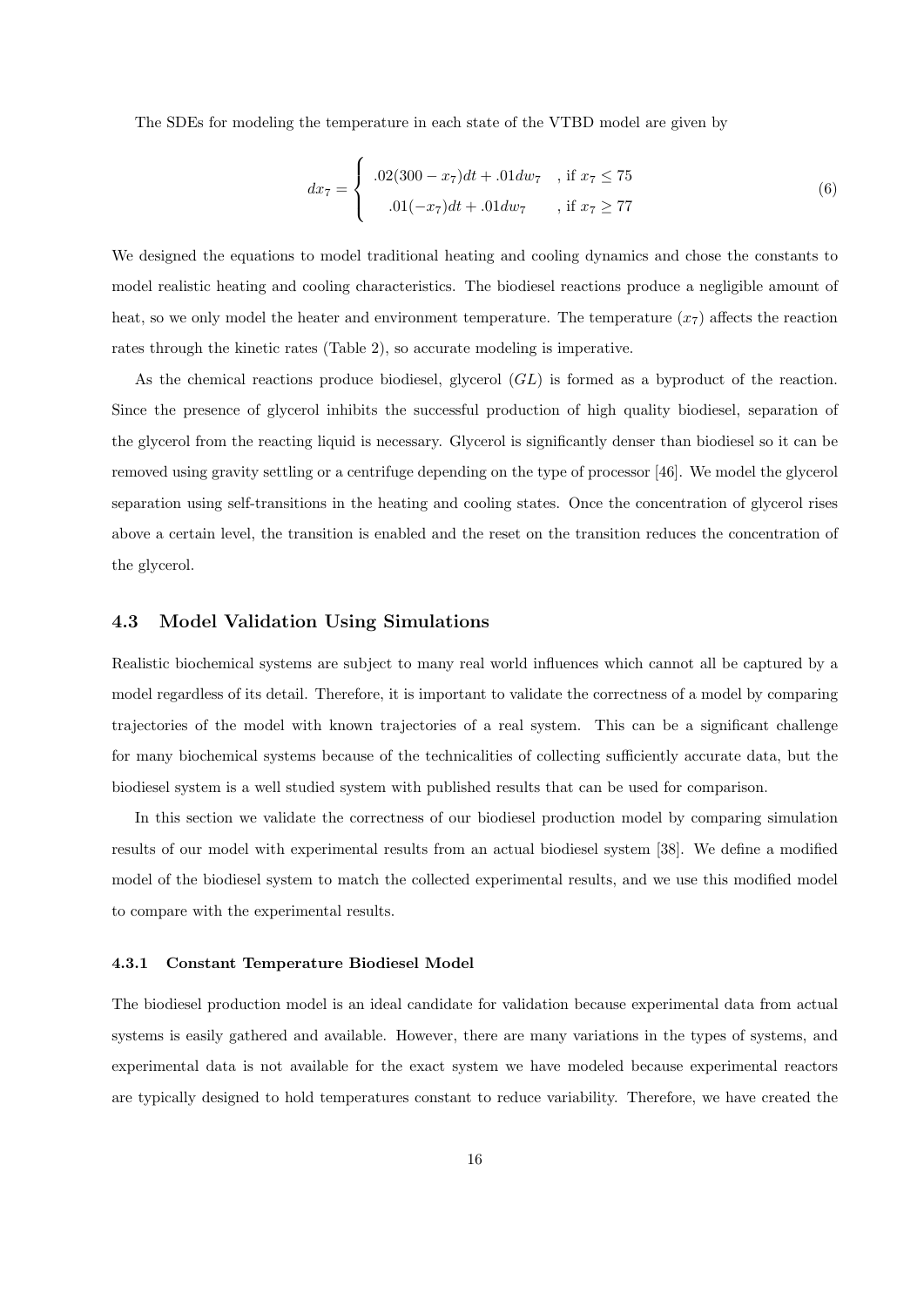

Figure 4: SHS model of the constant temperature biodiesel production system (CTBD)

constant temperature biodiesel (CTBD) model to more accurately reflect the dynamics of the experimental reactors used to gather the experimental data. Experimental biodiesel reaction systems are designed to isolate as many variables as possible, so the temperature of the system is fixed. Therefore, we have modified our VTBD model to eliminate temperature fluctuations. The CTBD model has only one discrete state where the temperature is constant. A graphical depiction of the model is shown in Figure 4. The continuous dynamics are kept the same as the VTBD model assuming the temperature is kept constant.

#### **4.3.2 Model Validation**

To validate the correctness of our SHS CTBD biodiesel model, we compare simulation results with the experimental biodiesel system data presented in [38]. The experimental data reports the percentage of methyl esters in conversion at various fixed temperatures. We determine the percentage of esters in conversion by computing  $\frac{x_4}{x_1+x_2+x_3+x_4}$ , which is the amount of esters in ratio with the other soluable chemicals in the reactor. Data is available for various mixing methods, but since we only consider a well-mixed reaction, we use their data from the most highly mixed reactions  $N_{Re} = 6200$ . We use the simulation method for SHS presented in [40].



Figure 5: Model and experimental results comparison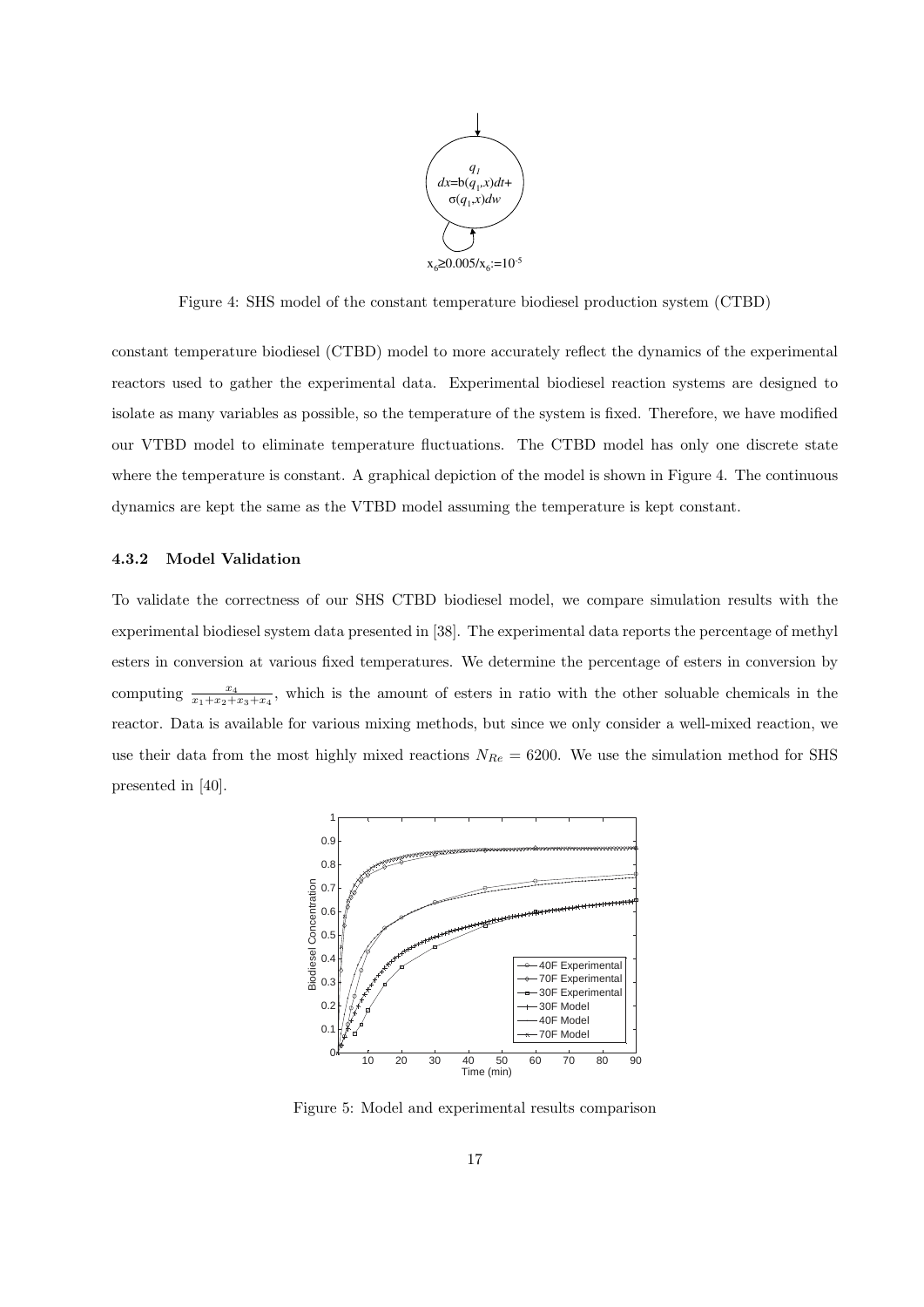A comparison of the experimental results and the results from our model can be seen in Figure 5. We consider three separate temperatures (30 F, 40 F, and 70 F) and we present the experimental results as well as our simulation results for comparison. We present the difference between the experimental results and the results from our simulation methods in Figure 6. It can be seen that as the simulations progress the accuracy improves implying that the actual mixing in the real reactor is not ideal as we have assumed in our model. This validates that the behavior of our model under these conditions is very similar to the behavior of the actual system.



Figure 6: Error of simulated model

# **5 Experimental Results**

In this section we describe the experimental reachability verification results of our biodiesel production system model using exhaustive verification and Monte Carlo methods. We chose the biodiesel system as an example system because it is large enough to have non-trivial results, but small enough to analyze with both exhaustive verification and Monte Carlo methods.

Our goal of the analysis is to determine the probability that the reactions will create high quality biodiesel. As we described in Section 4, we define the set of reachable states as the set *T* as those that sat- $\text{isfy } \left\{ x \in \mathbb{R}^7 : \frac{x_4}{x_1 + x_2 + x_3 + x_4} > .9 \right\}.$  The system should not run out of methanol before it runs of TGs, DGs, or MGs, so we define the set *U* of unsafe states as those that satisfy  $\{x \in \mathbb{R}^7 : x_5 < 0.1 \land (x_1 > 0.1 \lor x_2 > 0.1 \lor x_3 > 0.1)\}$ . Our problem is to determine what is the probability that the SHS will enter the target set *T* without entering the unsafe set *U*.

We begin by presenting the exhaustive verification results of both the VTBD and CTBD models to demonstrate the importance of the temperature model. We next present the reachability analysis results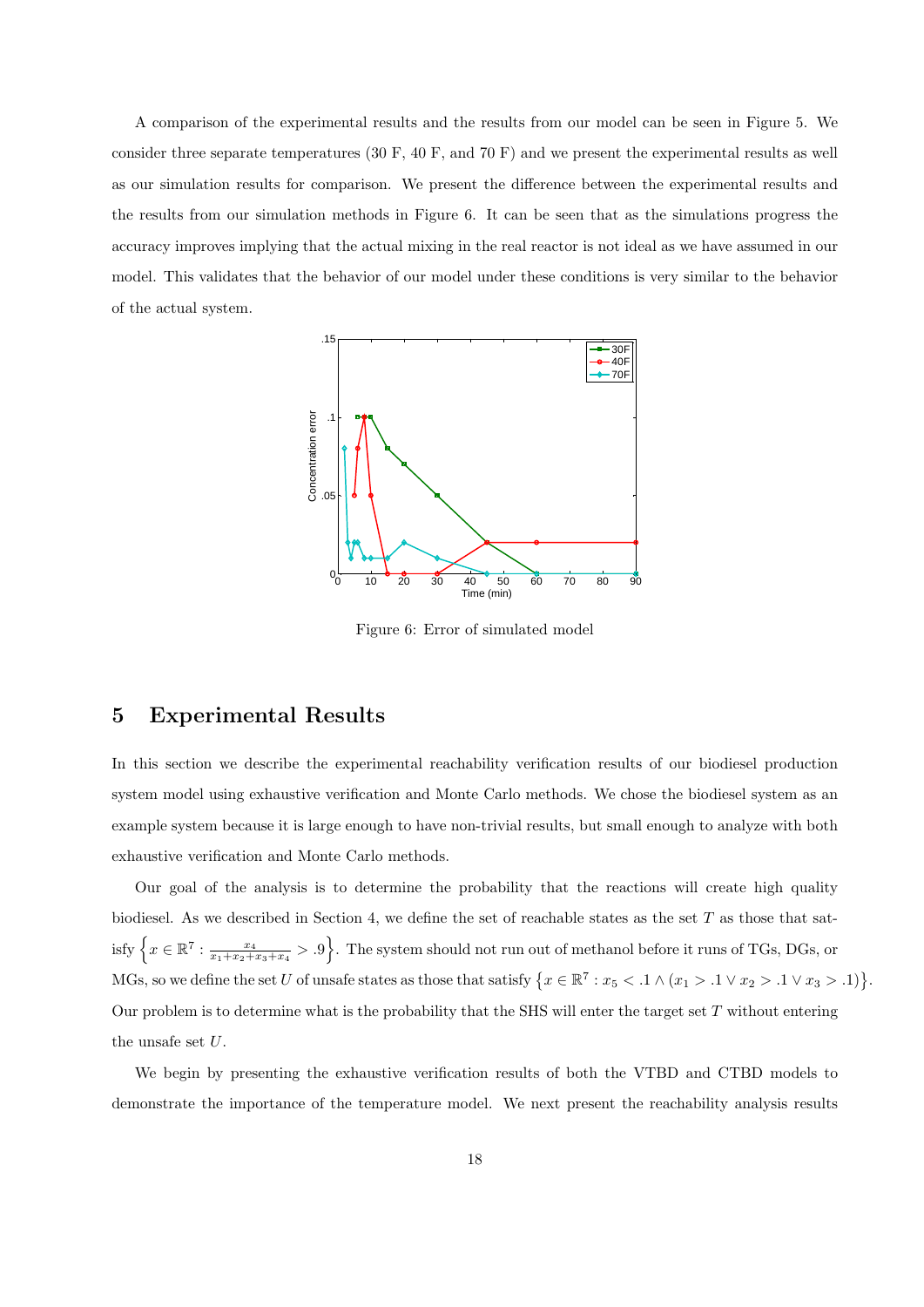from our Monte Carlo implementation to compare to the exhaustive verification analysis results. We also present performance and accuracy results for the variance reduction methods for the VTBD model.

#### **5.1 Exhaustive Verification Results**

We use the exhaustive verification algorithm presented in the previous section to verify the VTBD and CTBD models using parallel methods to improve the efficiency of the analysis. The value iteration algorithm is still guaranteed to converge in a parallel implementation as long as updated values are used periodically [10]. We use the range values for each variable presented in Table 1. Since the ranges for the variables are different, multiple individual resolutions must be considered (Table 3). The resolutions were chosen by decreasing each step size individually until no appreciable difference between the value functions at differing step sizes was observable. We then set  $h = 1$  for scaling the entire system. These resolutions result in a state space consisting of almost 500 million states.

| Reactant       | Resolution Scaling (M) |
|----------------|------------------------|
| T G            | 0.125                  |
| DG             | 0.125                  |
| MG             | 0.125                  |
| E              | 0.5                    |
| $\overline{M}$ | 0.5                    |
| Gl             | 0.25                   |
|                | 10                     |

Table 3: Resolution



Figure 7: Value function for the VTBD reachability results

To visualize our results we plot projections of the data for different concentrations of the chemicals involved for simplicity. Our figures display the full ranges of monoglycerides (MG) and Esters (*x*3*, x*4) under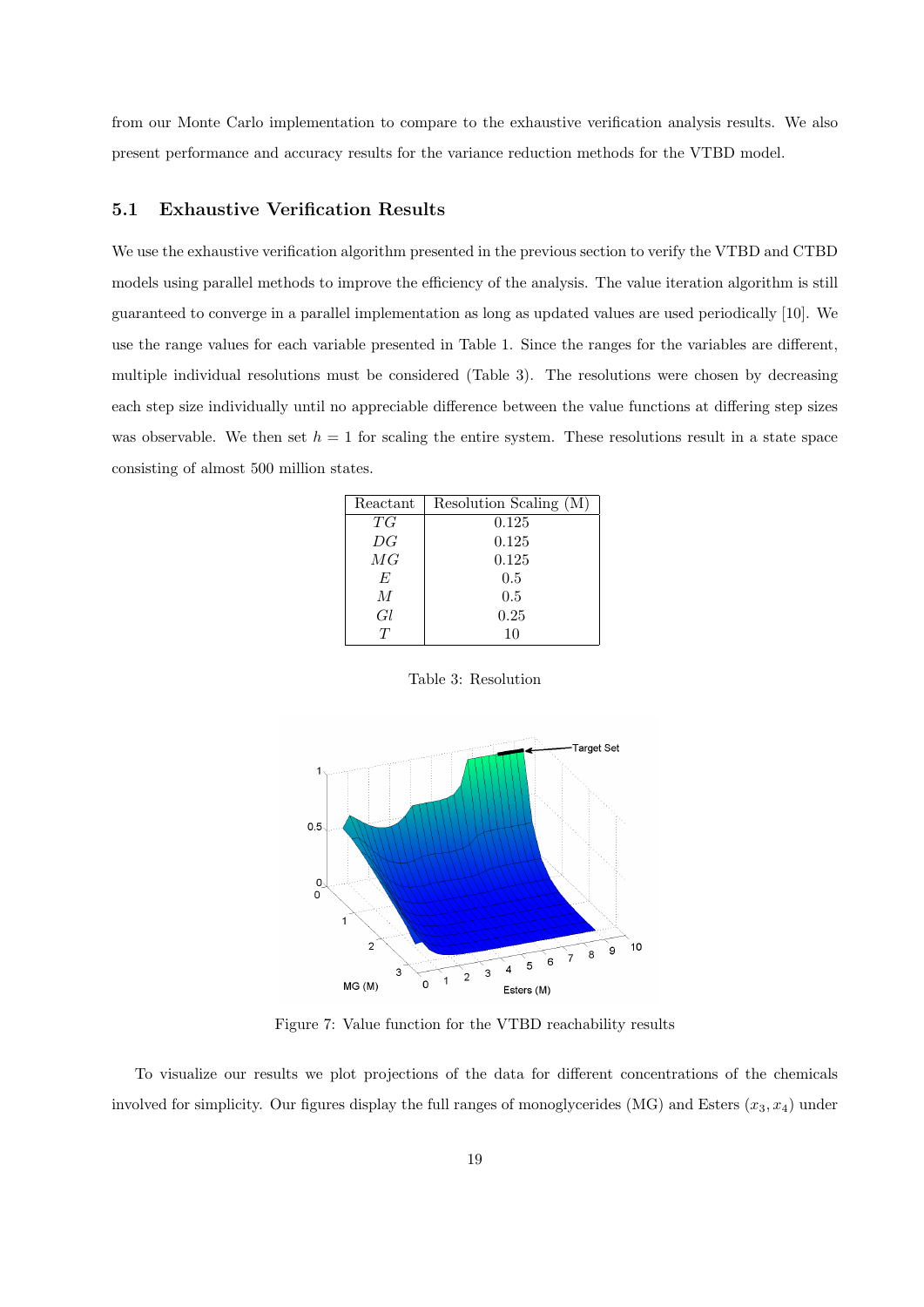the following restrictions  $x_1 = 0.00001$ ,  $x_2 = 1.0$ ,  $x_5 = 9.0$ ,  $x_6 = 0.5$ , and  $x_7 = 70.0$ . Figure 7 shows the projection of the reachability probability for the VTBD model, Figure 8 shows the projection of the reachability probability for the CTBD model, and Figure 9 shows the difference between the two figures. The target set is indicated in the figures.



Figure 8: Value function for the CTBD reachability results



Figure 9: Difference between the value functions for the VTBD and CTBD models

It can be seen in the figures that the temperature model significantly affects value function of the system. These results indicate that the temperature controller will probably not work effectively for this system because the probability of success for many of the states is fairly low. Further experiments can be performed to determine the ideal temperature to use the heater to maximize efficiency and minimize the use of the heater.

The Advanced Computing Center for Research and Education (ACCRE) at Vanderbilt University provides the parallel computing resources for our experiments (www.accre.vanderbilt.edu). The computers form a cluster of 348 JS20 IBM PowerPC nodes running at 2.2 GHz with 1.4 Gigabytes of RAM per machine. We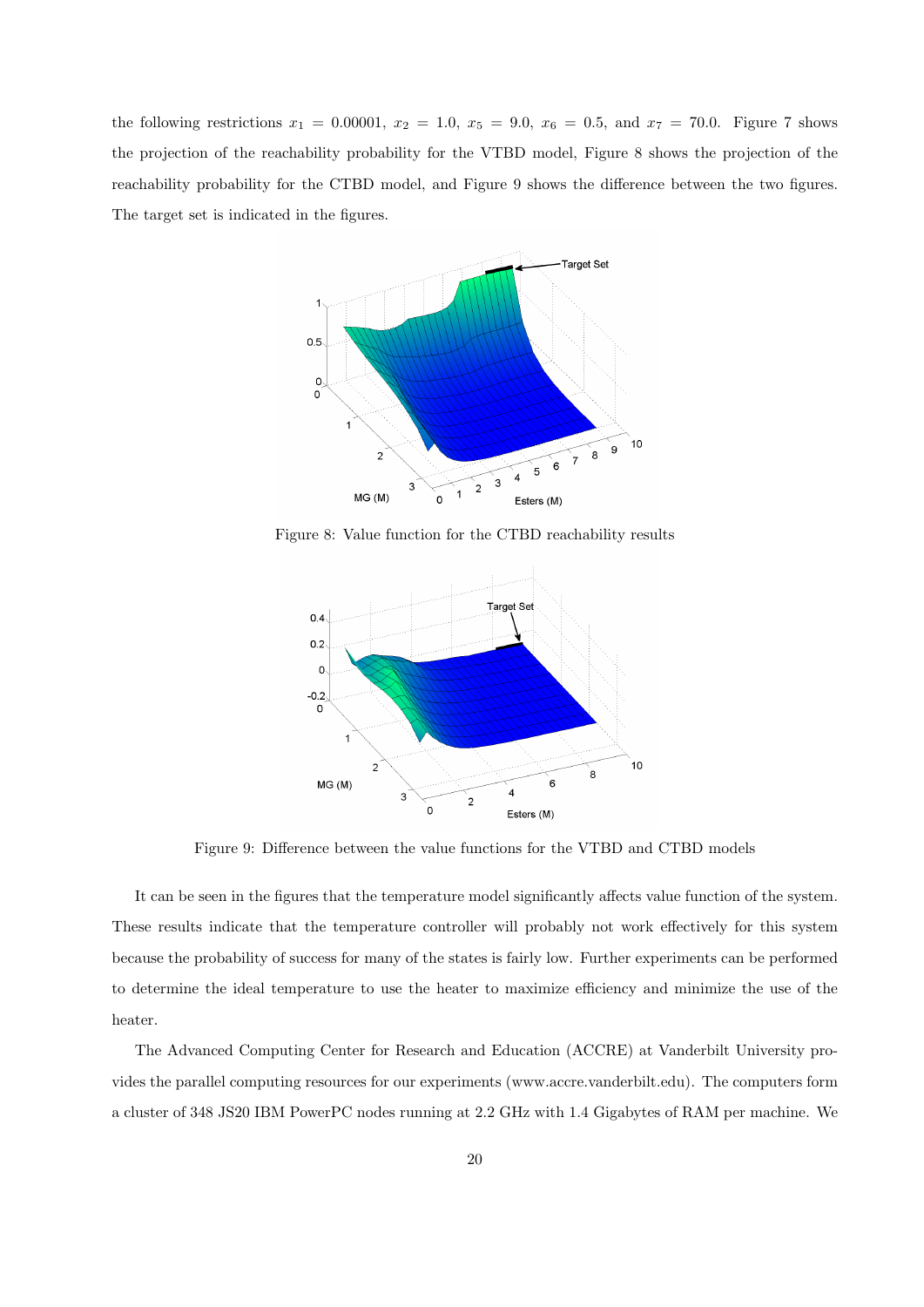used 32 processors to run our exhaustive verification which completed in 12 hours.

#### **5.2 Monte Carlo Experimental Results**

We compare the exhaustive verification results and parallel Monte Carlo results for the VTBD model to demonstrate the correctness of both approaches. Because the biodiesel system is quite large, we consider only the portion of the state space. We use traditional Monte Carlo analysis, and we only incorporate MLS methods if a rare event is impactful on the outcome of the analysis for the specific initial conditions. Figure 7 shows the dynamic programming verification results, Figure 10 shows the Monte Carlo results, and Figure 11 shows the difference between the methods. The analysis shows a strong similarity between the results of the two methods. The differences between the results can be explained by the different Wiener processes and resolutions used for the two methods.



Figure 10: Monte Carlo analysis results for the biodiesel model



Figure 11: Difference between Monte Carlo and dynamic programming results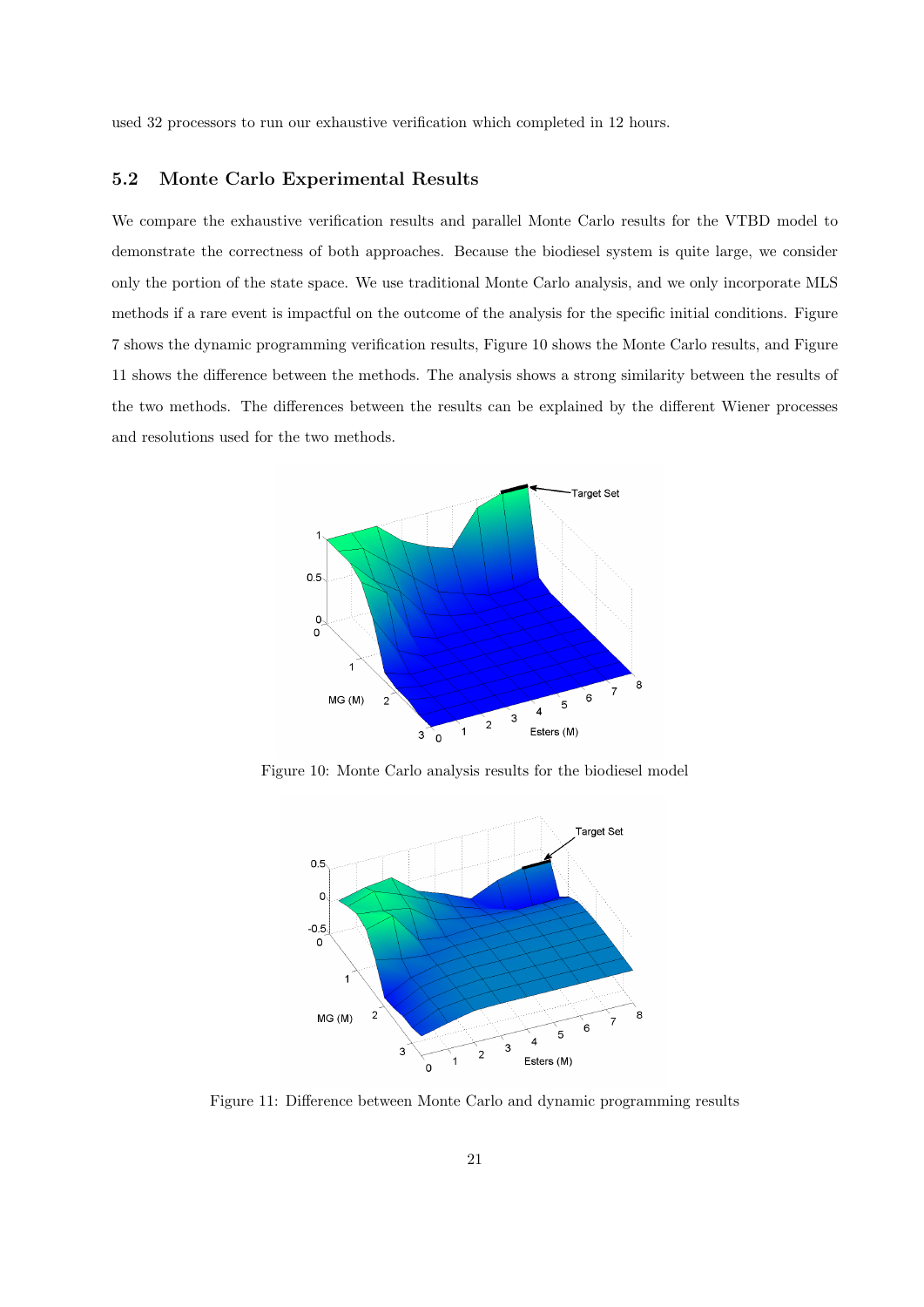We examine the variance and efficiency of Monte Carlo methods to better understand performance and accuracy of Monte Carlo methods and compare with our variance reduction methods. We tested MC simulations of the VTBD model using various numbers of iterations *n*. The results of this analysis can be seen in Figure 12. It can be seen from the figure that increasing the number of iterations *n* decreases the efficiency and the variance, but the efficiency is decreased significantly faster than the variance. This motivates the need for variance reduction methods to improve efficiency.



Figure 12: Monte Carlo results for the VTBD model with various numbers of iterations *n*

#### **5.3 Multilevel Splitting Results**

Rare events can cause the variance of a traditional Monte Carlo estimator to grow unacceptably large, so we present MLS for SHS that can be used to reduce the variance for rare events. We consider the VTBD model using initial conditions  $x_1 = 3$ ,  $x_2 = 3$ ,  $x_3 = 1$ ,  $x_4 = 0$ ,  $x_5 = 1$ ,  $x_6 = 0$ , and  $x_7 = 76$ . For these conditions, hitting the unsafe state happens rarely, but significantly affects the outcome of the system. Therefore, we need to determine the appropriate placement of boundaries and splitting policy to achieve suitable variance reduction.

We demonstrate the importance of choosing appropriate splitting levels by examining various placements of the splitting boundaries. We use three splitting levels (*L*1, *L*2, and *L*3) as shown in Figure 13 where placement *A* uses a wide spacing near the unsafe region, placement *B* uses a medium spacing, and placement *C* uses a tight spacing.

We demonstrate the importance of choosing appropriate MLS splitting policies by examining three different example splitting policies. We consider three splitting levels (*L*1, *L*2, and *L*3) and we use three different splitting policies where policy *I* splits all trajectories two times at each level, policy *II* splits all trajectories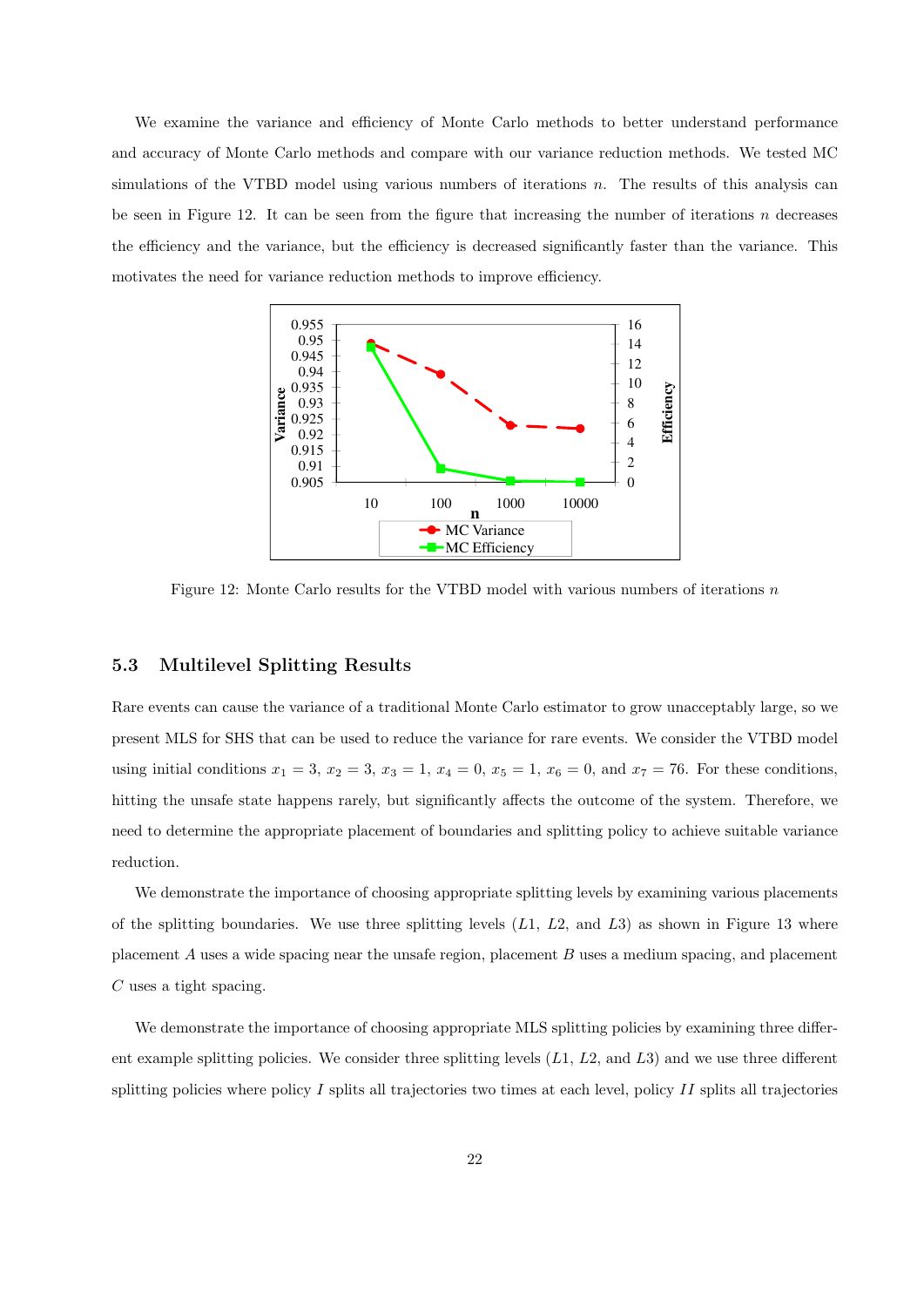

Figure 13: Boundary placement scenarios

four times at each level, and policy *III* splits the trajectory in two at *L*1, in four at *L*2, and six at *L*3. Examples of these splitting methods are shown in Figure 14.



Figure 14: Splitting policies

We compared the three boundary placement schemes and three splitting policies using 1000 initial MLS trajectories. Figure 15 shows the variance results for all nine possible combinations of methods. All the methods we tested reduced the variance far more than traditional Monte Carlo methods with 10*,* 000 trajectories, but some reduced the variance more than others. It can be seen that the variance is reduced the most by using the boundary placement scheme *C* with splitting policy *II*.

In Figure 16 we show the efficiency results for all nine methods. The efficiency for traditional MC methods using  $n = 1000$  and  $n = 10,000$  are  $Eff = .14$  and  $Eff = .014$  respectively. While the MLS methods do not achieve the same efficiency as traditional MC methods with the same number of iterations *n*, the efficiency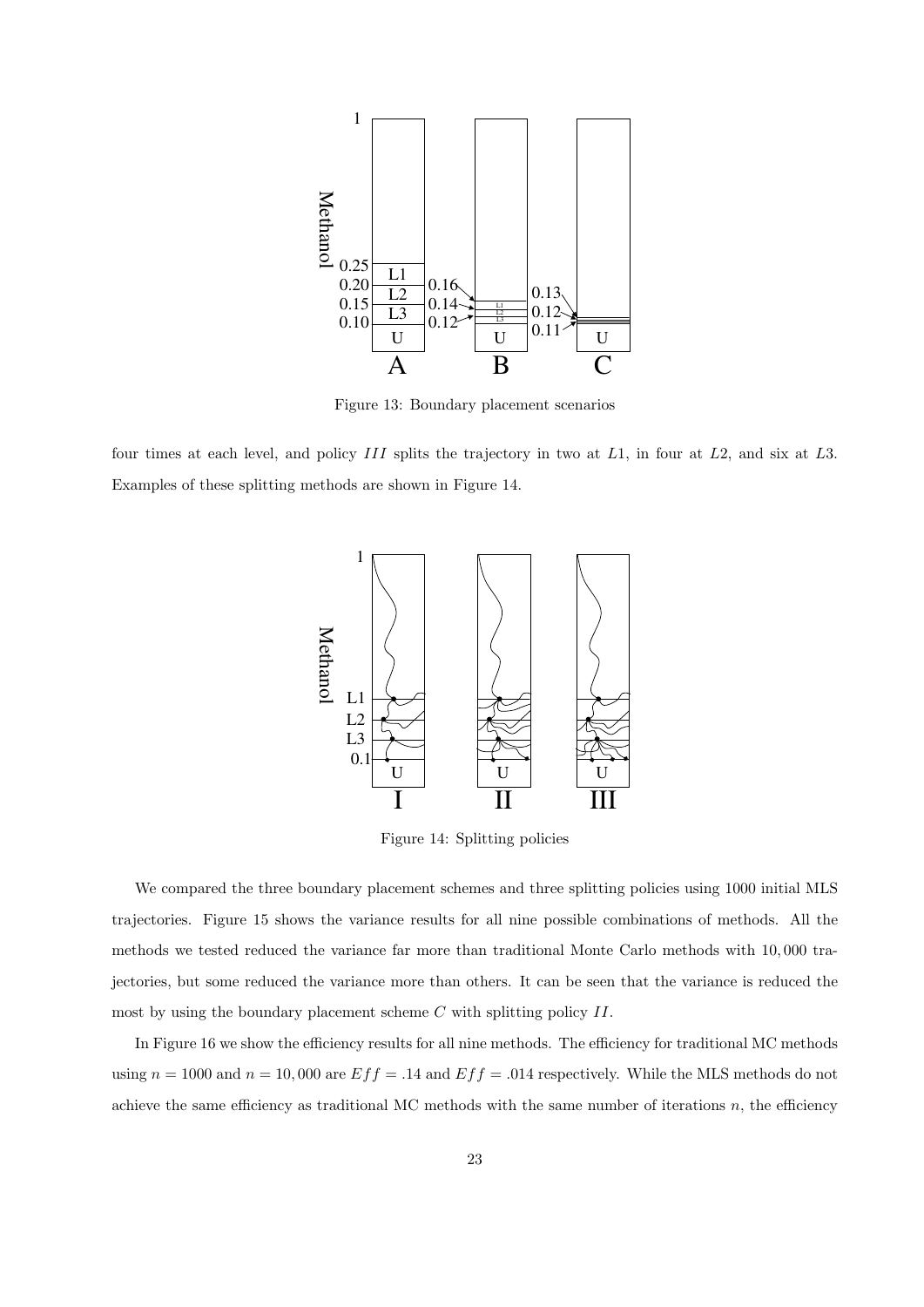

Figure 15: Comparison of the splitting and boundary placement methods for variance

is close, and the variance reduction is significant. It can be seen that the efficiency is largest when using the boundary placement scheme *C* with splitting policy *I*; however, this combination does not maximally reduce the variance. However, scheme *C* with splitting policy *II* produces the best variance reduction of our tests as well as good efficiency. Further refinements could be made to the methods to further enhance accuracy and efficiency, but these results show that analysis such as we have presented is sufficient to distinguish appropriate methods and significant gains over traditional Monte Carlo methods. All of these experiments were performed on a 3.0 GHz desktop computer with 1 GB of RAM.



Figure 16: Comparison of the splitting and boundary placement methods for efficiency

Monte Carlo methods are more efficient for determining reachability properties for individual states of the system, but are inefficient for exhaustively determining reachability properties compared to our exhaustive verification method. However, because of the inherent complexity of exhaustive verification and the current limits of computing power, it cannot be performed on systems with more than 8 continuous dimensions. Therefore, both Monte Carlo methods and exhaustive verification are useful for certain SHS depending on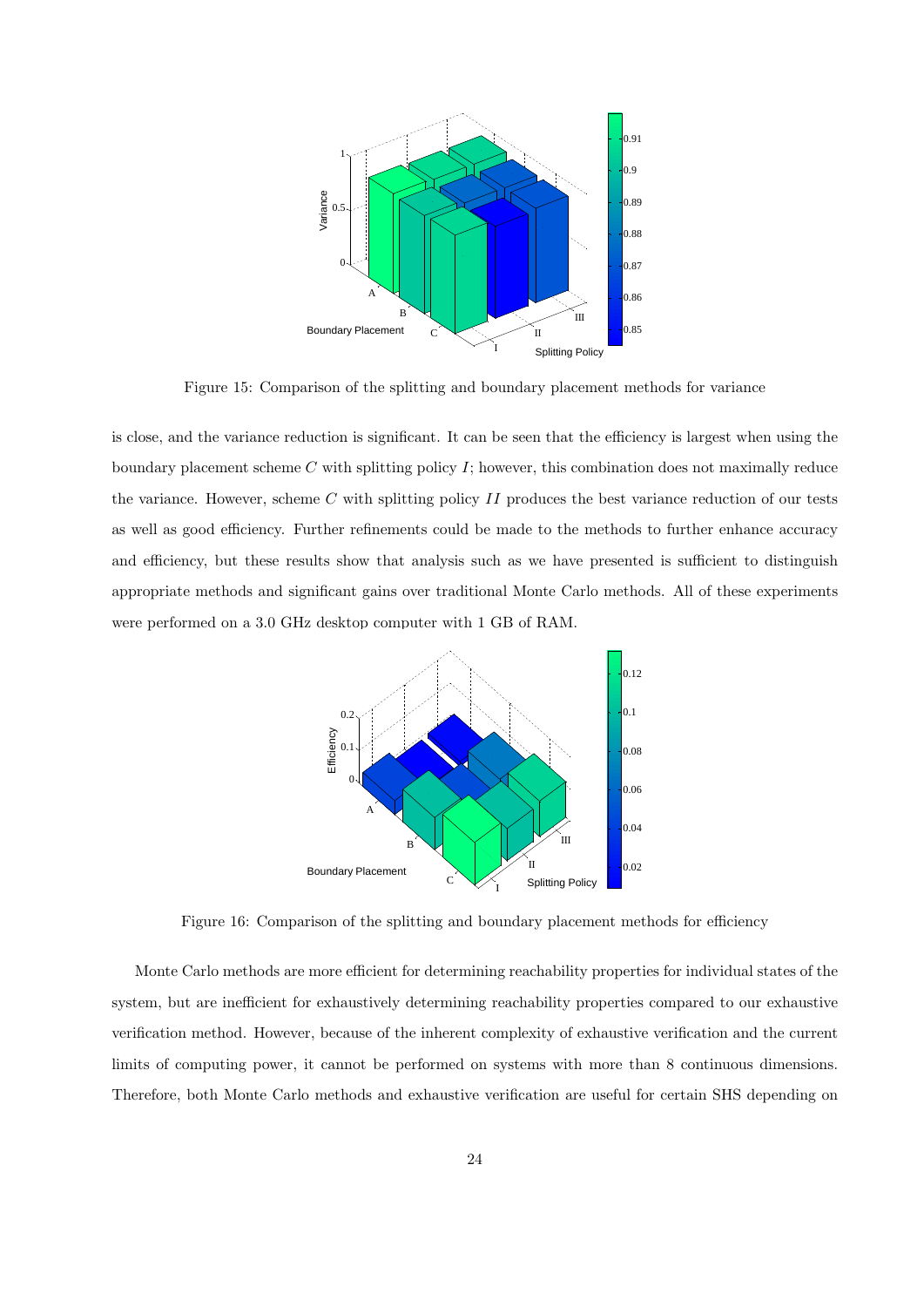size and desired analysis results.

# **6 Conclusions**

Biodiesel system modeling and analysis are important but challenging tasks which hold promise to improve the design and efficiency of the systems and any other systems which can be similarly modeled. SHS are an ideal modeling paradigm for real-world biochemical systems because they incorporate probabilistic dynamics into hybrid systems to capture the inherent stochastic nature of the biochemical systems. Our dynamic programming analysis technique provides exhaustive verification results for realistic systems using parallel computing techniques to lessen the effect of the curse of dimensionality but is inefficient for systems much larger than the biodiesel model. Our Monte Carlo methods using multilevel splitting provide reachability results for larger, more complex systems, but are much less efficient for exhaustive verification. The two techniques each have their own usefulness depending on the need for exhaustive verification or the need to analyze large systems.

SHS are an ideal modeling paradigm because they can model virtually any dynamics in an extensible manner. Therefore, improvements to SHS models can easily be implemented, and comparisons can be made between the models or between certain states of a model to help the user better understand the impact of changes on a highly-coupled dynamical system. Using modeling and verification techniques such as those presented in this paper has the potential to significantly improve the efficiency and effectiveness of real-world biochemical systems.

**Acknowledgements** Research is partially supported by the National Science Foundation CAREER grant CNS-0347440.

## **References**

- [1] A. Abate, S. Amin, M. Prandini, J. Lygeros, and S. Sastry. Computational approaches to reachability analysis of stochastic hybrid systems. *Hybrid Systems Computation and Control*, LNCS 4416:4–17, 2007.
- [2] A. Abate, M. Prandini, J. Lygeros, and S. Sastry. An approximate dynamic programming approach to probabilistic reachability for stochastic hybrid systems. In *IEEE Conference on Decision and Control*, pages 4018–4023, 2008.
- [3] A. Abate, M. Prandini, J. Lygeros, and S. Sastry. Probabilistic reachability and safety for controlled discrete time stochastic hybrid systems. *Automatica*, 44(11):2724–2734, 2008.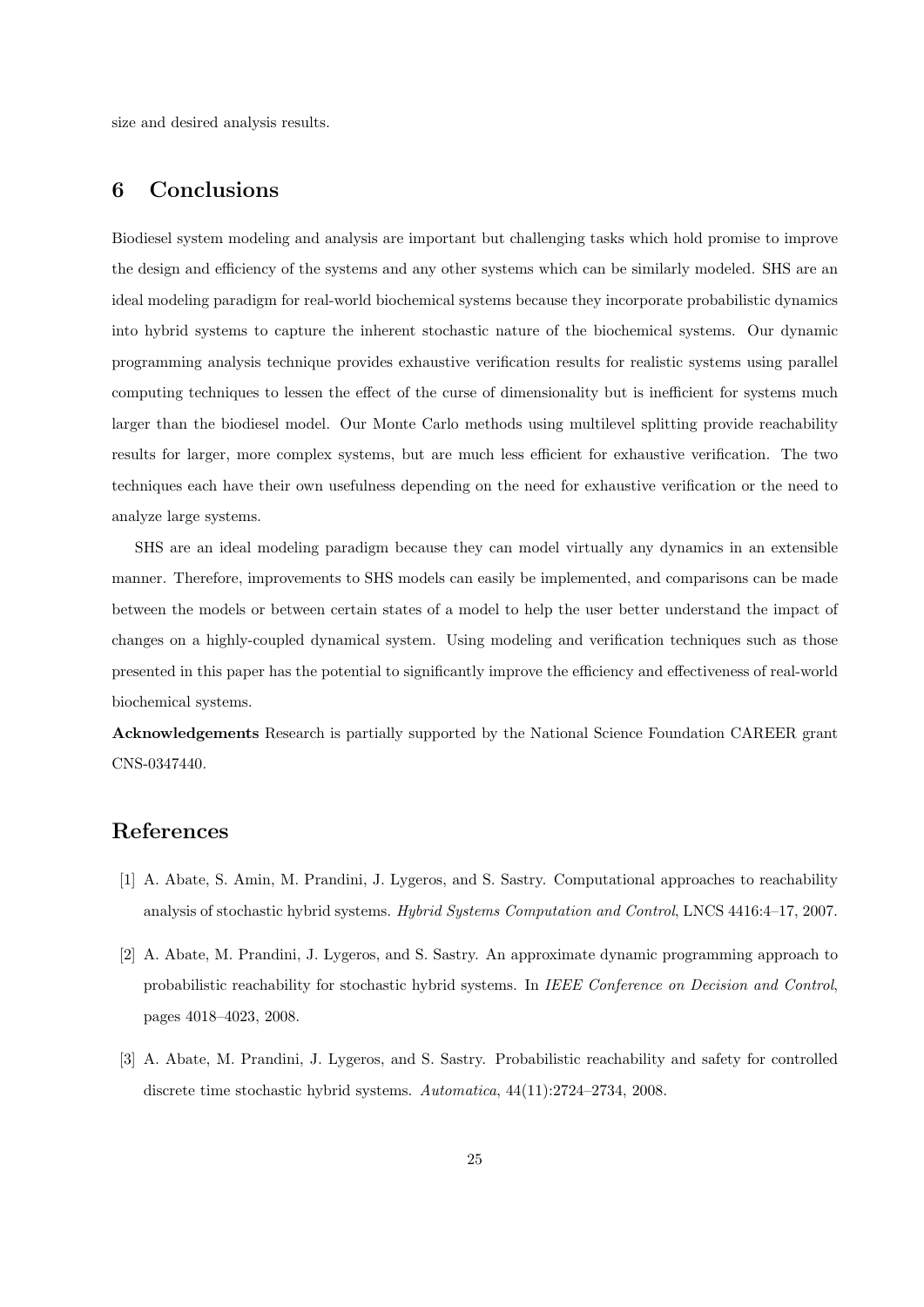- [4] S. Al-Zuhair. The effect of substrate concentrations on the production of biodiesel by lipase-catalysed transesterification of vegetable oils. *J. Chem. Tech. and Biotech.*, 81:299–305, 2006.
- [5] R. Alur, C. Belta, F Ivanicic, V. Kumar, M. Mintz, G. Pappas, H. Rubin, and J. Schug. Hybrid modeling and simulation of biomolecular networks. *Hybrid Systems Computation and Control*, LNCS 2034:19–33, 2001.
- [6] S. Amin, A. Abate, M. Prandini, J. Lygeros, and S. Sastry. Reachability analysis for controlled discrete time stochastic hybrid systems. *Hybrid Systems Computation and Control*, LNCS 3927:49–63, 2006.
- [7] M. Apaydin, D. Brutlag, C. Guestrin, D. Hsu, J. Latombe, and C. Varma. Stochastic roadmap simulation: An efficient representation and algorithm for analyzing molecular motion. *J. of Comp. Bio.*, 10(3-4):257–281, 2003.
- [8] R. Barbuti, A. Maggiolo-Schettini, P. Milazzo, and A. Triona. An alternative to gillespie's algorithm for simulating chemical reactions. *Comp. Meth. in Sys. Bio.*, 2005.
- [9] M. Bernadskiy, R. Sharykin, and R. Alur. Structured modeling of concurrent stochastic hybrid systems. *FORMATS*, LNCS 3253:309–324, 2004.
- [10] D. Bertsekas and J. Tsitsiklis. *Parallel and Distributed Computation: Numerical Methods*. Prentice-Hall, 1989.
- [11] H. Blom, G. Bakker, and J. Krystul. Probabilistic reachability analysis for large scale stochastic hybrid systems. *IEEE Conference on Decision and Control*, pages 3182–3189, 2007.
- [12] H. Blom, J. Lygeros, M. Everdij, S. Loizou, and K. Kyriakopoulos. *Stochastic Hybrid Systems: Theory and Safety Critical Applications*. Lecture Notes in Control and Informations Sciences.
- [13] M. Bujorianu. Extended stochastic hybrid systems and their reachability problem. *Hybrid Systems: Computation and Control*, LNCS 2993:234–249, 2004.
- [14] M. Bujorianu and J. Lygeros. General stochastic hybrid systems: Modeling and optimal control. In *43rd IEEE Conf. on Decision and Control*, pages 1872–1877, 2004.
- [15] E. Cinquemani, R. Porreca, G. Ferrari-Trecate, and J. Lygeros. Parameter identification for stochastic hybrid models of biological interaction networks. In *Proc. of the IEEE Conf. on Dec. and Cont.*, pages 5180–5185, 2007.
- [16] D. Darnoko and M. Cheryan. Kinetics of palm oil transesterification in a batch reactor. *Journal of the American Oil Chemists' Society*, 77(12):1263–1267, 2000.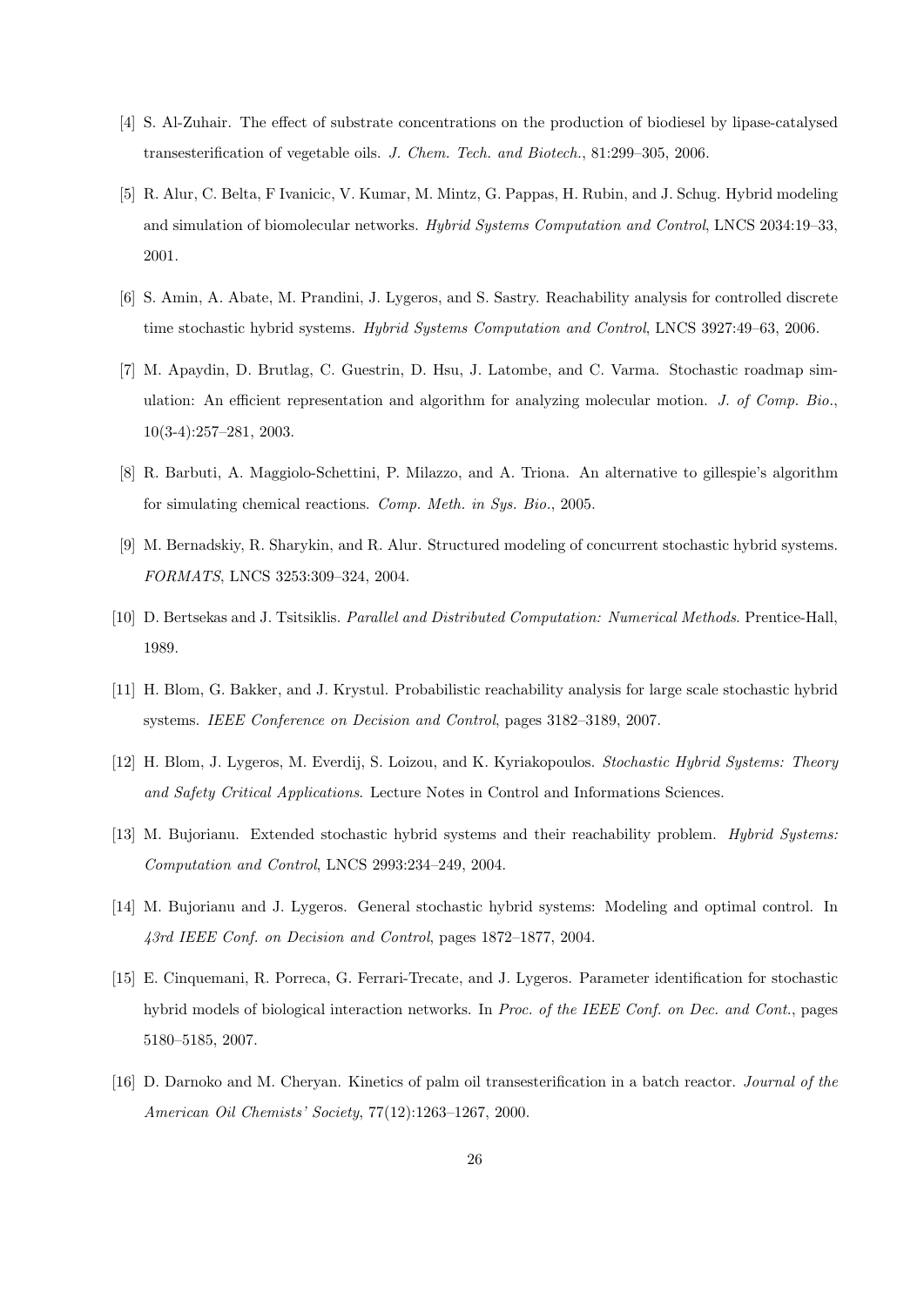- [17] H. de Jong. Modeling and simulation of genetic regulatory systems: a literature review. *J. of Comp. Bio.*, 9(1):67–103, 2002.
- [18] S. Fernando, P. Karra, R. Hernandez, and S. Jha. Effect of incompletely converted soybean oil on biodiesel quality. *Energy*, 32:844–851, 2007.
- [19] W. Fleming and H. Soner. *Controlled Markov Processes and Viscosity Solutions*. Springer-Verlag, 1993.
- [20] M. Garvels. *The splitting method in rare event simulation*. PhD thesis, University of Twente, the Netherlands, 1997.
- [21] R. Ghosh and C. Tomlin. Symbolic reachable set computation of piecewise affine hybrid automata and its application to biological modeling: Delta-notch protein signalling. *Sys. Bio.*, 1:170–183, 2004.
- [22] D. Gillespie. A general method for numerically simulating the stochastic time evolution of coupled chemical reactions. *J. Comp. Phys.*, 22:403–434, 1976.
- [23] P. Glasserman, P. Heidelberger, and P. Shahabuddin. Multilevel splitting for estimating rare event probabilities. *Operations Research*, 47(4):585–600, 1999.
- [24] R. Grosu, S. Mitra, P. Ye, E. Entcheva, I. Ramakrishnan, and S. Smolka. Learning cycle-linear hybrid automata for excitable cells. *Hybrid Systems Computation and Control*, LNCS 4416:245–258, 2007.
- [25] A. Halasz, V. Kumar, M. Imielinski, C. Belta, O. Sokolsky, S. Pathak, and H. Rubin. Analysis of lactose metabolism in e.coli using reachability analysis of hybrid systems. *IET Systems Biology*, 1(2):130–148, 2007.
- [26] E. Haseltine and J. Rawlings. Approximate simulation of coupled fast and slow reactions for stochastic chemical kinetics. *J. Chem. Phys.*, 117:6959–6969, 2002.
- [27] J. Hespanha and A. Singh. Stochastic models for chemically reacting systems using polynomial stochastic hybrid systems. *Int. J. on Robust Cont., Special Issue on Control at Small Scales*, 15:669–689, 2005.
- [28] J. Hu, W. Wu, and S. Sastry. Modeling subtilin production in bacillus subtilis using stochastic hybrid systems. *Hybrid Systems Computation and Control*, LNCS 2993:417–431, 2004.
- [29] X. Koutsoukos and D. Riley. Computational methods for reachability analysis of stochastic hybrid systems. *Hybrid Systems Computation and Control*, LNCS 3927:377–391, 2006.
- [30] X. Koutsoukos and D. Riley. Computational methods for verification of stochastic hybrid systems. *IEEE Transactions on Systems, Man and Cybernetics, Part A*, 38(2):385–396, 2008.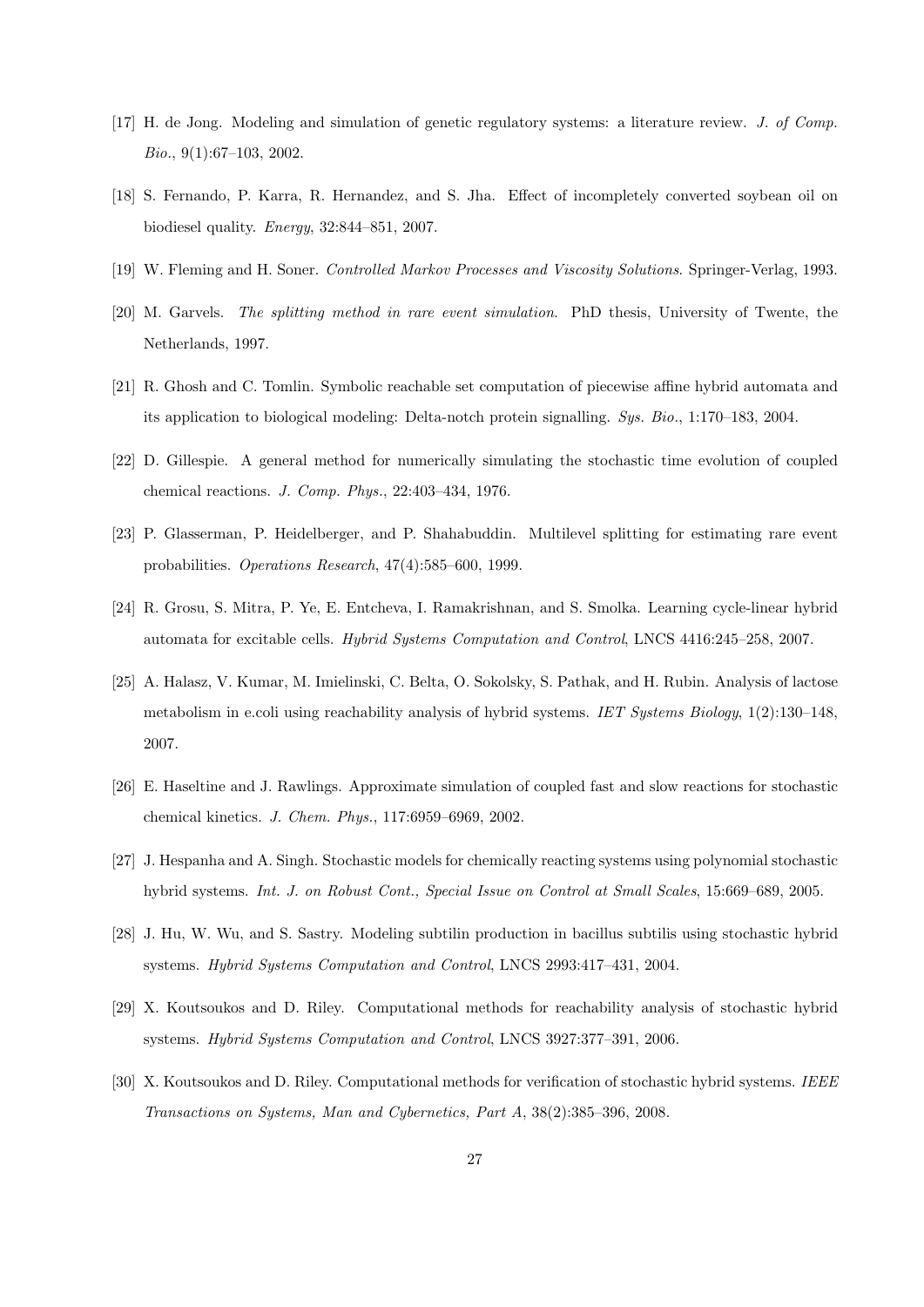- [31] J. Krystul and H. Blom. Sequential monte carlo simulation of rare event probability in stochastic hybrid systems. *16th IFAC World congress*, 2005.
- [32] H. Kushner and P. Dupuis. *Numerical Methods for Stochastic Control Problems in Continuous Time*. Springer-Verlag, 2001.
- [33] M. Kwiatkowska, G. Norman, D. Parker, O. Tymchyshyn, J. Heath, and E. Gaffney. Simulation and verification for computational modeling of signaling pathways. In *Proceedings of the Winter Simulation Conference*, pages 1666–1674, 2006.
- [34] P. L'Ecuyer and B. Tuffin. Splitting for rare-event simulation. *Winter Simulation Conference*, pages 137–148, 2006.
- [35] J. Lygeros. On reachability and minimum cost optimal control. *Automatica*, 40(6):917–927, 2004.
- [36] I. Mitchell, A. Bayen, and C. Tomlin. A time-dependent hamilton-jacobi formulation of reachable sets for continuous dynamic games. *IEEE Trans. on Automatic Control*, 50(7):947–957, 2005.
- [37] I. Mitchell and J. Templeton. A toolbox of hamilton-jacobi solvers for analysis of nondeterministic continuous and hybrid systems. *Hybrid Systems Computation and Control*, LNCS 3414:480–494, 2005.
- [38] H. Noureddini and D. Zhu. Kinetics of transesterification of soybean oil. *Journal of the American Oil Chemists' Society*, 74(11):1457–1463, 1997.
- [39] M. Prandini and O. Watkins. Probabilistic aircraft conflict detection. In *HYBRIDGE, IST-2001-32460*, 2005.
- [40] D. Riley, X. Koutsoukos, and K. Riley. Simulation of stochastic hybrid systems with switching and reflecting boundaries. *Winter Simulation Conference*, Miami, FL, 2008.
- [41] D. Riley, X. Koutsoukos, and K. Riley. Modeling and analysis of the sugar cataract development process using stochastic hybrid systems. *IET: Systems Biology*, 3(3):137–154, 2009.
- [42] R. Rubinstein and D. Kroese. *Simulation and the Monte Carlo Method*. Wiley, 2007.
- [43] H. Salis and Y. Kaznessis. Accurate hybrid stochastic simulation of a system of coupled chemical or biochemical reactions. *J. of Chem. Phys.*, 122:54–103, 2005.
- [44] M. Troyer, B. Ammon, and E. Heeb. Parallel object oriented monte carlo simulations. *Computing in Object Oriented Parallel Environments*, LNCS 1505:191–198, 1998.